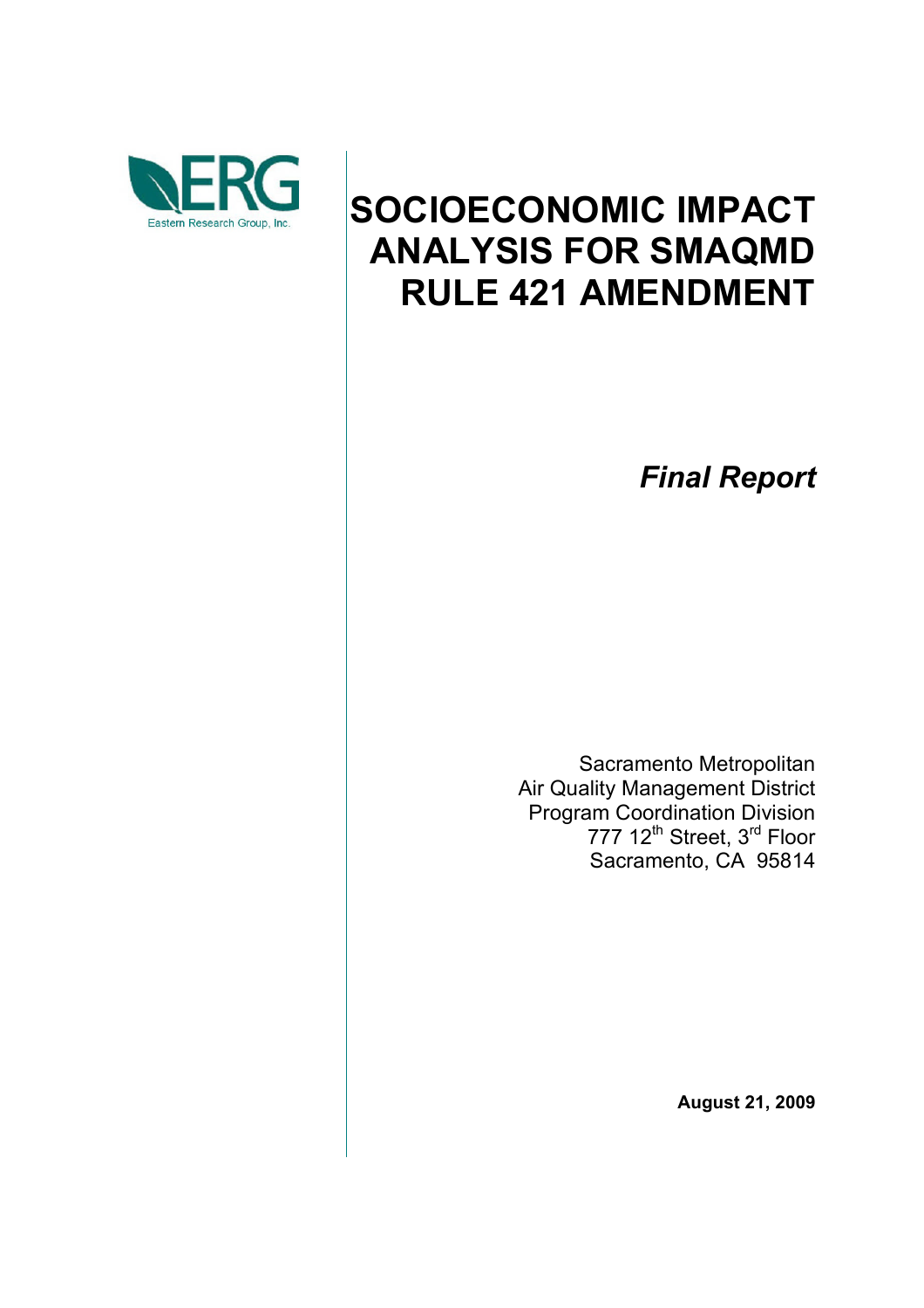

### **SOCIOECONOMIC IMPACT ANALYSIS FOR SMAQMD RULE 421 AMENDMENT**

*Final Report*

*Prepared for:*

Sacramento Metropolitan Air Quality Management District Program Coordination Division 777 12<sup>th</sup> Street, 3<sup>rd</sup> Floor Sacramento, CA 95814

#### *Prepared by:*

Eastern Research Group, Inc. (ERG) 8950 Cal Center Drive Suite 348 Sacramento, CA 95826

**August 21, 2009**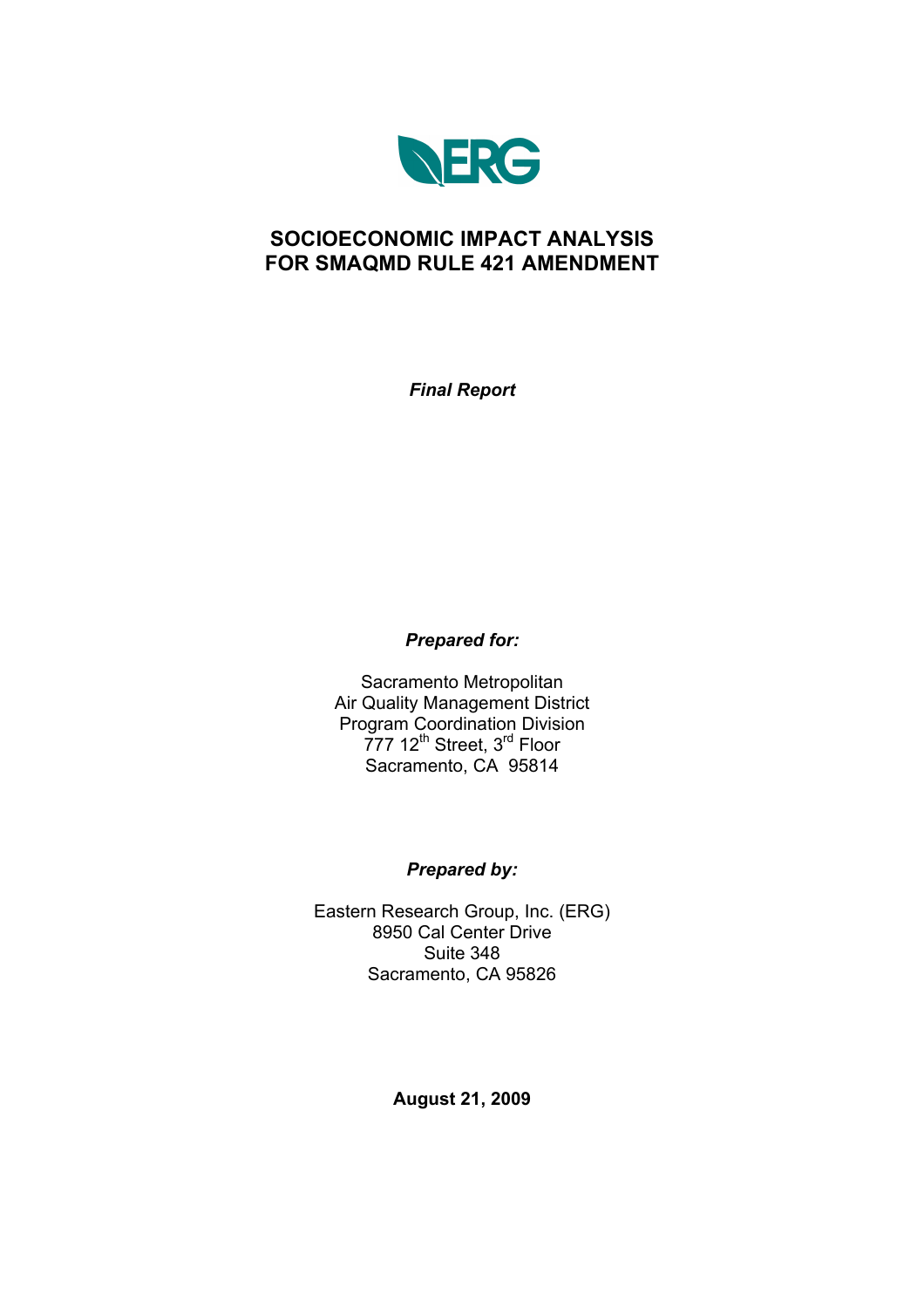# **TABLE OF CONTENTS**

|                | <b>Section</b> |                                                                                                                                                 | Page |  |  |  |  |
|----------------|----------------|-------------------------------------------------------------------------------------------------------------------------------------------------|------|--|--|--|--|
|                |                |                                                                                                                                                 |      |  |  |  |  |
| 1 <sub>0</sub> |                |                                                                                                                                                 |      |  |  |  |  |
| 2.0            |                |                                                                                                                                                 |      |  |  |  |  |
| 3.0            |                |                                                                                                                                                 |      |  |  |  |  |
|                | 3.1<br>3.2     | 3.1.1<br>3.1.2<br>3.1.3<br>3.1.4<br>3.1.5<br>3.1.6<br>Small Independents—Primary and Secondary Business  12<br>3.2.1<br>3.2.2<br>3.2.3<br>3.2.4 |      |  |  |  |  |
| 4 <sub>0</sub> |                |                                                                                                                                                 |      |  |  |  |  |
|                | 4.1<br>42      | 4.1.1<br>4.2.1<br>4.2.2                                                                                                                         |      |  |  |  |  |
| 5.0            |                |                                                                                                                                                 |      |  |  |  |  |
| 6.0            |                |                                                                                                                                                 |      |  |  |  |  |

#### **Tables**

#### Page

| ES1            |                                                                     |  |
|----------------|---------------------------------------------------------------------|--|
| $\mathbf{1}$   |                                                                     |  |
| 2              |                                                                     |  |
| $\mathbf{3}$   | Small Independent Wood Dealers–Primary Business Revenues and Number |  |
|                |                                                                     |  |
| $\overline{4}$ |                                                                     |  |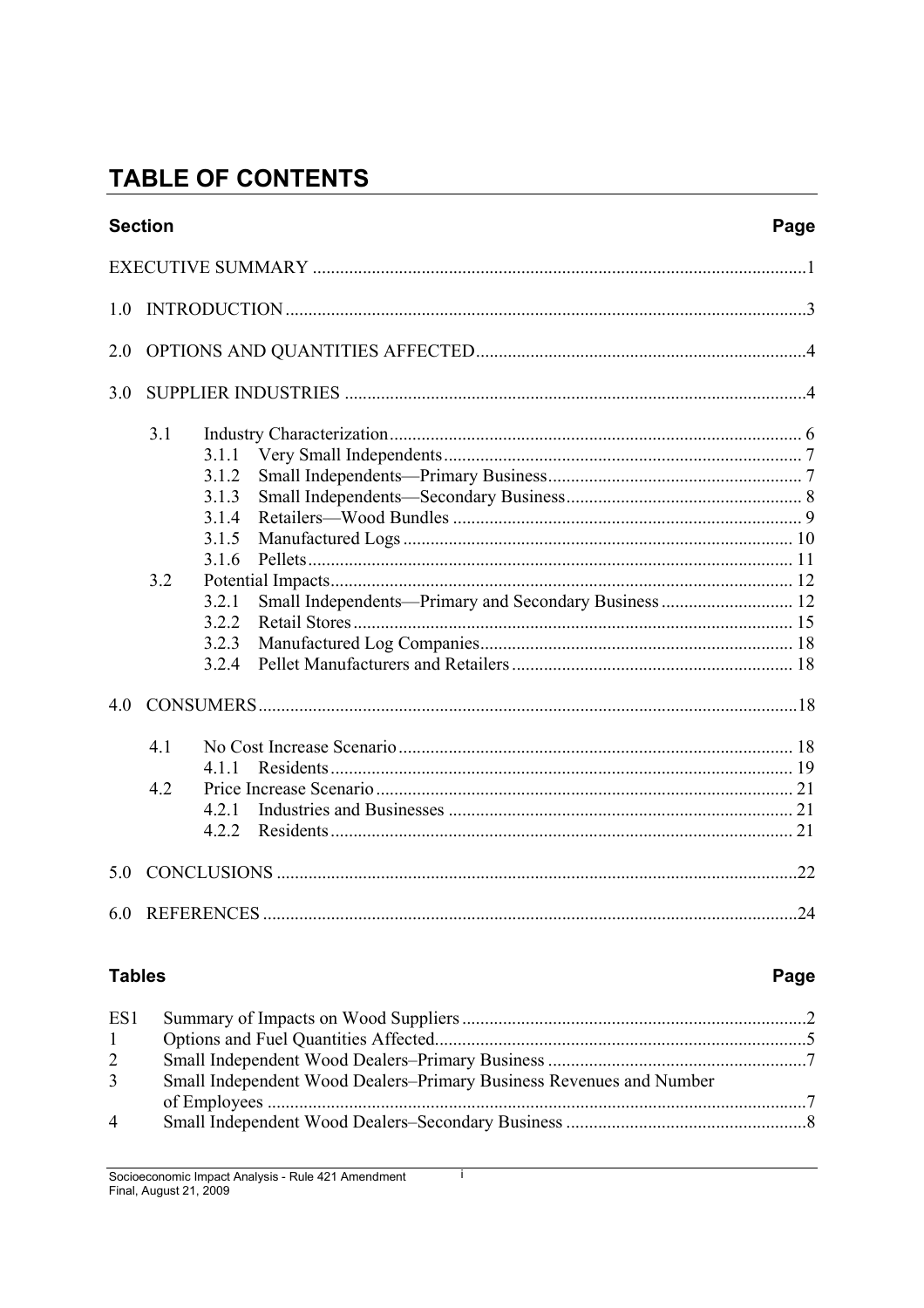## **TABLE OF CONTENTS - Continued**

| 5               | Small Independent Wood Dealers-Secondary Business Revenues and Number     |  |  |  |
|-----------------|---------------------------------------------------------------------------|--|--|--|
|                 |                                                                           |  |  |  |
| 6               |                                                                           |  |  |  |
| $7\overline{ }$ |                                                                           |  |  |  |
| 8               |                                                                           |  |  |  |
| 9               |                                                                           |  |  |  |
| 10              | Increased Costs as a Percentage of Median Household Income for Households |  |  |  |
|                 |                                                                           |  |  |  |
| 11              |                                                                           |  |  |  |

#### **Figures Page**

ii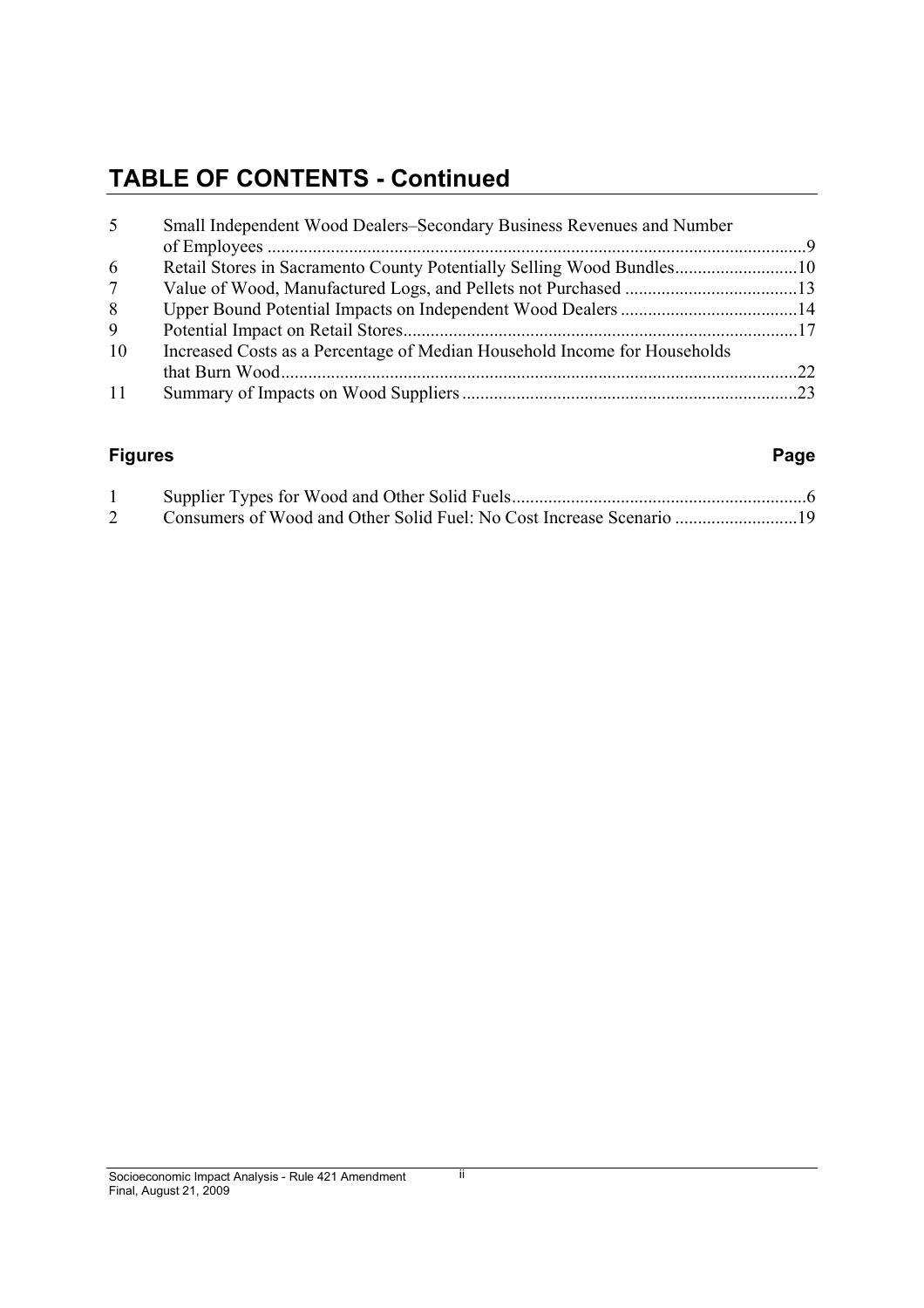#### **EXECUTIVE SUMMARY**

Rule 421, Mandatory Episodic Curtailment of Wood and Other Fuel Burning, is being proposed for amendment. SMAQMD is considering four options for modifying the rule:

- Recommended Option: Reduce Stage 1 threshold from 35 to 31  $\mu$ g/m<sup>3</sup> and reduce Stage 2 threshold from 40 to 35  $\mu$ g/m<sup>3</sup>.
- Option A: Eliminate 2 stages; set no-burn threshold to 30  $\mu$ g/m<sup>3</sup>, and either keep the voluntary threshold at 25  $\mu$ g/m<sup>3</sup> or reduce it to 20  $\mu$ g/m<sup>3</sup>.
- Option B: Reduce Stage 1 threshold to 25  $\mu$ g/m<sup>3</sup>, reduce Stage 2 threshold to 30  $\mu$ g/m<sup>3</sup>, and reduce voluntary threshold to 20  $\mu$ g/m<sup>3</sup>.
- Contingency Option: Eliminate 2 stages; set no-burn threshold to 20  $\mu$ g/m<sup>3</sup>

ERG—through information supplied by SMAOMD, Yellow Book searches, and Internet searches—identified independent wood dealers, manufactured log producers, pellet manufacturers, and retail stores potentially affected by the rule. ERG searched databases such as Dun & Bradstreet's Million Dollar Directory and manta.com to identify revenues and the number of employees at each company or at their Sacramento County location(s).

ERG evaluated the four options under two different economic scenarios (i.e., price increase or no price increase) and used worst case analyses to avoid the potential to underestimate costs.

For residential consumers of wood and other solid fuels, SMAQMD has mitigated impacts on low income populations by including a hardship exemption. If suppliers raise prices to maintain revenues when sales volumes decline, the estimated price increase is less than onequarter of one percent (<0.25 percent) of the 2007 median household income for Sacramento County.

For commercial consumers of wood and other solid fuels (e.g. restaurants and lodgings), burning is discretionary. If suppliers raise prices, each business is anticipated to weigh the increased price against the perceived benefit to the business's ambience to determine whether or not to pay the increased prices. No employment losses are anticipated in this sector as a result of the rule amendment.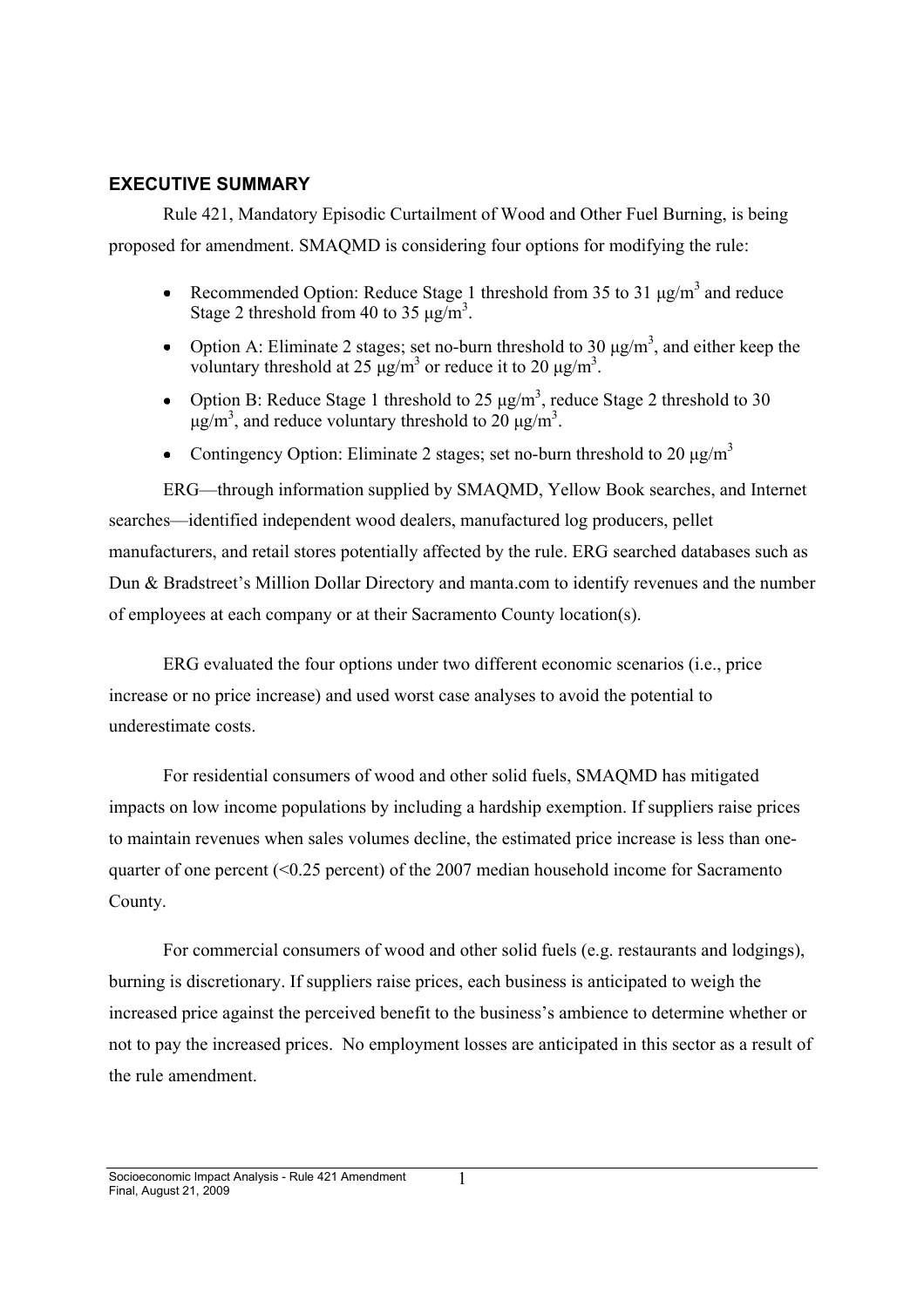Impacts to wood and solid fuel suppliers are summarized in Table ES1. If the suppliers are able to raise prices to compensate for lower sales volumes, there are no impacts under any of the options. If suppliers are unable to raise prices, then small impacts might occur.

Impacts on retailers are negligible.

| <b>Scenario and</b><br><b>Potential</b><br><b>Impact</b> | <b>Option</b>             | Independent<br><b>Wood Dealers</b> | <b>Manufactured</b><br>Log<br><b>Producers</b> | <b>Retail</b><br><b>Stores</b> | <b>Wood Stove</b><br>and Pellet<br><b>Retailer</b> |
|----------------------------------------------------------|---------------------------|------------------------------------|------------------------------------------------|--------------------------------|----------------------------------------------------|
| <b>Price Increase</b>                                    |                           |                                    |                                                |                                |                                                    |
| <b>Potential Loss in Revenues</b>                        |                           |                                    |                                                |                                |                                                    |
|                                                          | Recommended               |                                    |                                                |                                |                                                    |
|                                                          | Option                    | 0%                                 | 0%                                             | 0%                             | 0%                                                 |
|                                                          | Option A                  | 0%                                 | 0%                                             | 0%                             | 0%                                                 |
|                                                          | Option B                  | 0%                                 | 0%                                             | 0%                             | 0%                                                 |
|                                                          | <b>Contingency Option</b> | 0%                                 | 0%                                             | 0%                             | 0%                                                 |
| Potential Loss in Employment                             |                           |                                    |                                                |                                |                                                    |
|                                                          | Recommended               |                                    |                                                |                                |                                                    |
|                                                          | Option                    | 0                                  | 0                                              | 0                              | 0                                                  |
|                                                          | Option A                  | 0                                  | 0                                              | $\mathbf{0}$                   | 0                                                  |
|                                                          | Option B                  | 0                                  | 0                                              | 0                              | 0                                                  |
|                                                          | <b>Contingency Option</b> | $\mathbf 0$                        | 0                                              | 0                              | $\Omega$                                           |
| <b>No Price Increase</b>                                 |                           |                                    |                                                |                                |                                                    |
| Potential Loss in Revenues                               |                           |                                    |                                                |                                |                                                    |
|                                                          | Recommended               |                                    |                                                |                                |                                                    |
|                                                          | Option                    | 4.6%                               | 0.5%                                           | 0.01%                          | 0.01%                                              |
|                                                          | Option A                  | 8.7%                               | 0.8%                                           | 0.03%                          | 0.03%                                              |
|                                                          | Option B                  | 14.0%                              | 1.8%                                           | 0.04%                          | 0.04%                                              |
|                                                          | <b>Contingency Option</b> | 34.1%                              | 3.8%                                           | 0.10%                          | 0.10%                                              |
| Potential Loss in Employment                             |                           |                                    |                                                |                                |                                                    |
|                                                          | Recommended               |                                    |                                                |                                |                                                    |
|                                                          | Option                    | 2.8                                | 1.2                                            | 0                              | 0                                                  |
|                                                          | Option A                  | 5.3                                | 2.1                                            | 0                              | 0                                                  |
|                                                          | Option B                  | 8.5                                | 4.4                                            | $\mathbf{0}$                   | 0                                                  |
|                                                          | <b>Contingency Option</b> | 20.6                               | 9.4                                            | $\mathbf 0$                    | 0                                                  |

**Table ES1. Summary of Impacts on Wood Suppliers**

The results reported in Table ES1 are based on worst case analyses, which incorporate

such assumptions as:

No independent wood dealers located outside of Sacramento County sell wood within Sacramento County. If such dealers exist, the impacts would be reduced proportionately by the fraction of wood sold in Sacramento Country by extra-county dealers.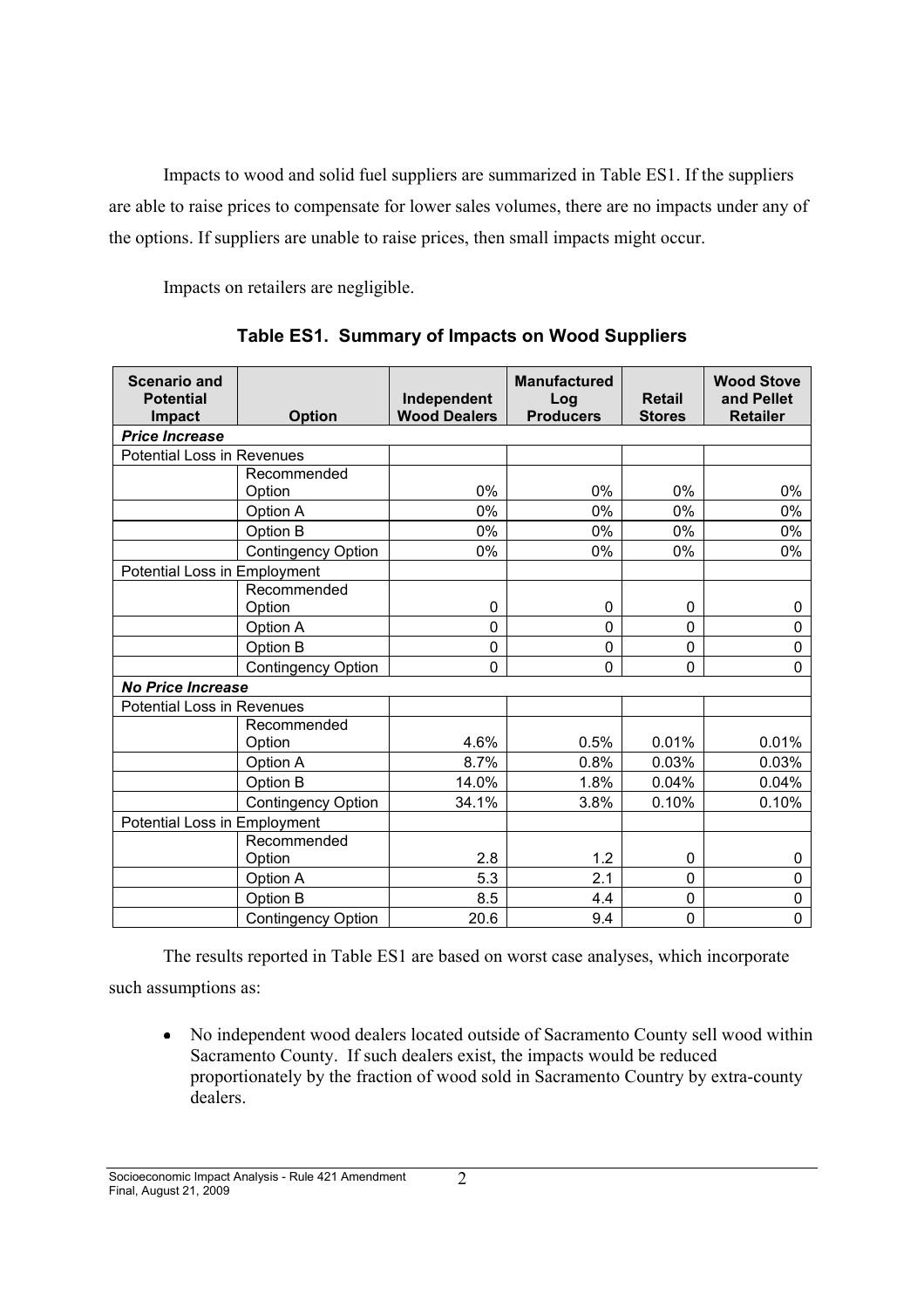All impacts from reduced sale of manufactured logs are absorbed by the one manufactured log producer that is headquartered in California. In reality, the impacts would reflect that company's market share of manufactured log sales in Sacramento County.

#### **1.0 INTRODUCTION**

Rule 421, Mandatory Episodic Curtailment of Wood and Other Fuel Burning, is being proposed for amendment. Under the current regulation, a Stage  $1 \text{ "no-burn day" prohibits}$ burning except in EPA certified wood devices or pellet devices. A Stage 2 no-burn day prohibits all burning. The rule does not apply to fireplaces and devices that burn gaseous fuels (natural gas or propane). The rule exempts burning that is the sole source of heat or in situations when not burning would be a financial hardship to a resident.

Sacramento County exceeds state or federal health standards for fine particle air pollution  $(PM<sub>2.5</sub>)$ . The burning of wood or other solid fuel constitutes the single largest source of fine particle emissions for this region during the wintertime. As a result, SMAQMD is considering four options for modifying the rule:

- Recommended Option: Reduce Stage 1 threshold from 35 to 31  $\mu$ g/m<sup>3</sup> and reduce Stage 2 threshold from 40 to 35  $\mu$ g/m<sub>3</sub>.
- Option A: Eliminate 2 stages; set no-burn threshold to 30  $\mu$ g/m<sup>3</sup>, and either keep the voluntary threshold at 25  $\mu$ g/m<sup>3</sup> or reduce it to 20  $\mu$ g/m<sup>3</sup>.
- Option B: Reduce Stage 1 threshold to 25  $\mu$ g/m<sup>3</sup>, reduce Stage 2 threshold to 30  $\mu$ g/m<sup>3</sup>, and reduce voluntary threshold to 20  $\mu$ g/m<sup>3</sup>.
- Contingency Option: Eliminate 2 stages; set no-burn threshold to 20  $\mu$ g/m<sup>3</sup>

Section 2.0 of this report describes the quantities of wood, manufactured logs, and pellets that would not be burned pursuant to a no-burn day, examines the change in the number of Stage 1 and Stage 2 no-burn days under each option, and estimates the annual quantities of fuel not burned for each option.

The proposed amendments have the potential to affect both the businesses which supply the fuel as well as the residents that consume the fuel. Section 3.0 describes the suppliers, the steps taken to identify the potentially affected industry sectors and prices, and estimates the potential impact of the options.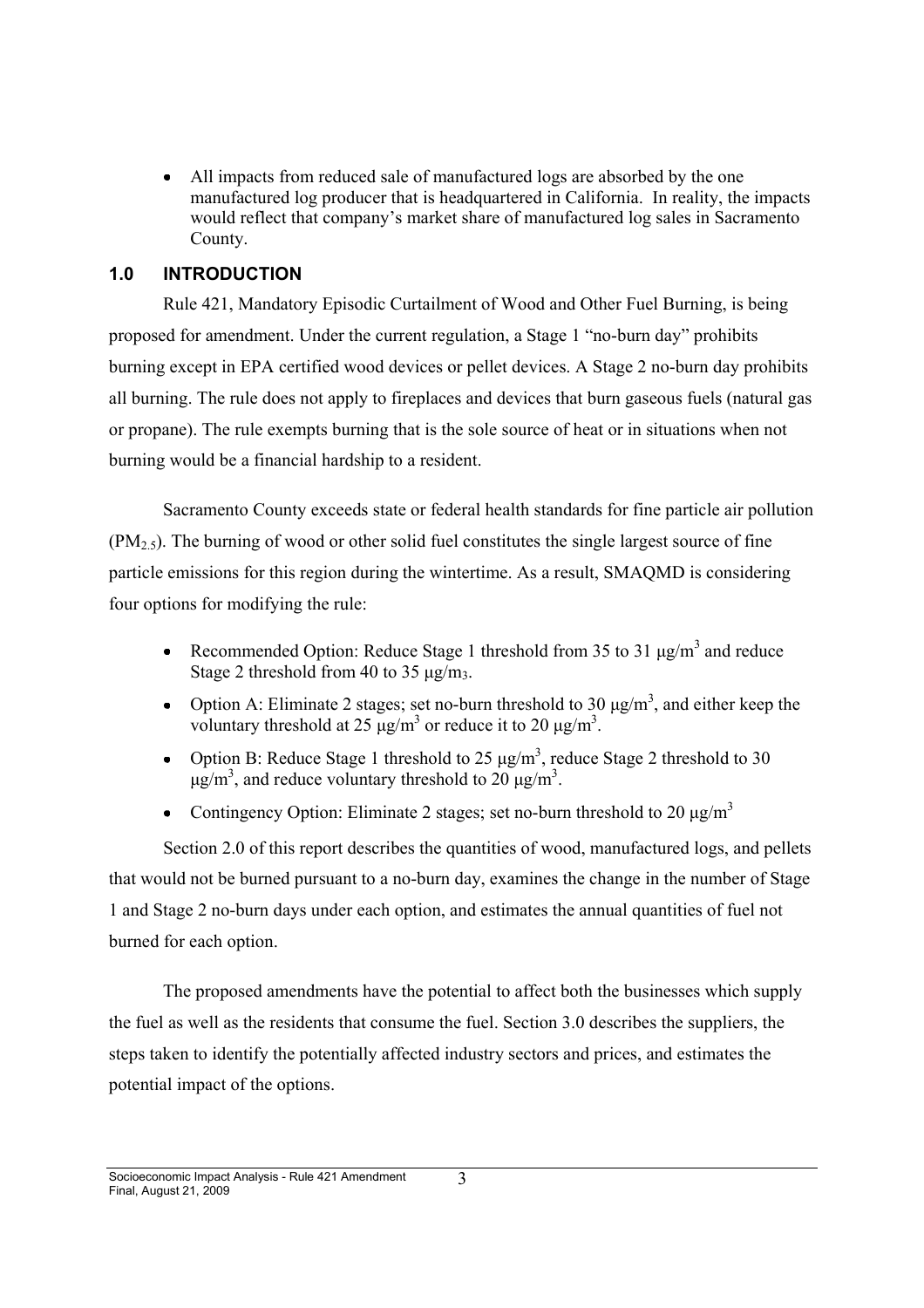Section 4.0 of this report describes the consumers potentially affected by the changes.

Section 5.0 of this report summarizes conclusions regarding the four options evaluated.

This socioeconomic analysis uses two bounding assumptions to study the suppliers and consumers. The first scenario is that suppliers are not able to raise prices. This scenario maximizes the potential impacts on the suppliers but minimizes them for the consumers. The second scenario is that suppliers are able to maintain their income by raising prices. The second scenario minimizes impacts on suppliers but maximizes them for consumers. What is likely to happen lies in the middle of the findings. There are also places where "worst case" assumptions are made in order not to underestimate potential impacts. These are noted throughout the report.

#### **2.0 OPTIONS AND QUANTITIES AFFECTED**

Table 1 summarizes the estimated quantities of fuel not burned and not purchased under each of the three options plus the contingency option. The fuel categories are firewood, manufactured logs, and pellets. For each fuel source, SMAQMD has estimated a range in the quantity not burned during a Stage 1 and Stage 2 no-burn day. For each of the options, SMAQMD calculated the change in the number of Stage 1 and Stage 2 burn days. For example, Option A is considered to result in 15 more Stage 2 days and 7 fewer Stage 1 days for a net increase of 8 no-burn days.

Table 1 also provides estimates of the changes by type of wood product. For example, pellets are affected only by the change in the number of Stage 2 no-burn days, while firewood may or may not be purchased; the economic analysis is structured to address this possibility.

#### **3.0 SUPPLIER INDUSTRIES**

Section 3.1 describes the characteristics of the fuel suppliers while Section 3.2 examines the potential impacts of the Rule 421 options on these groups.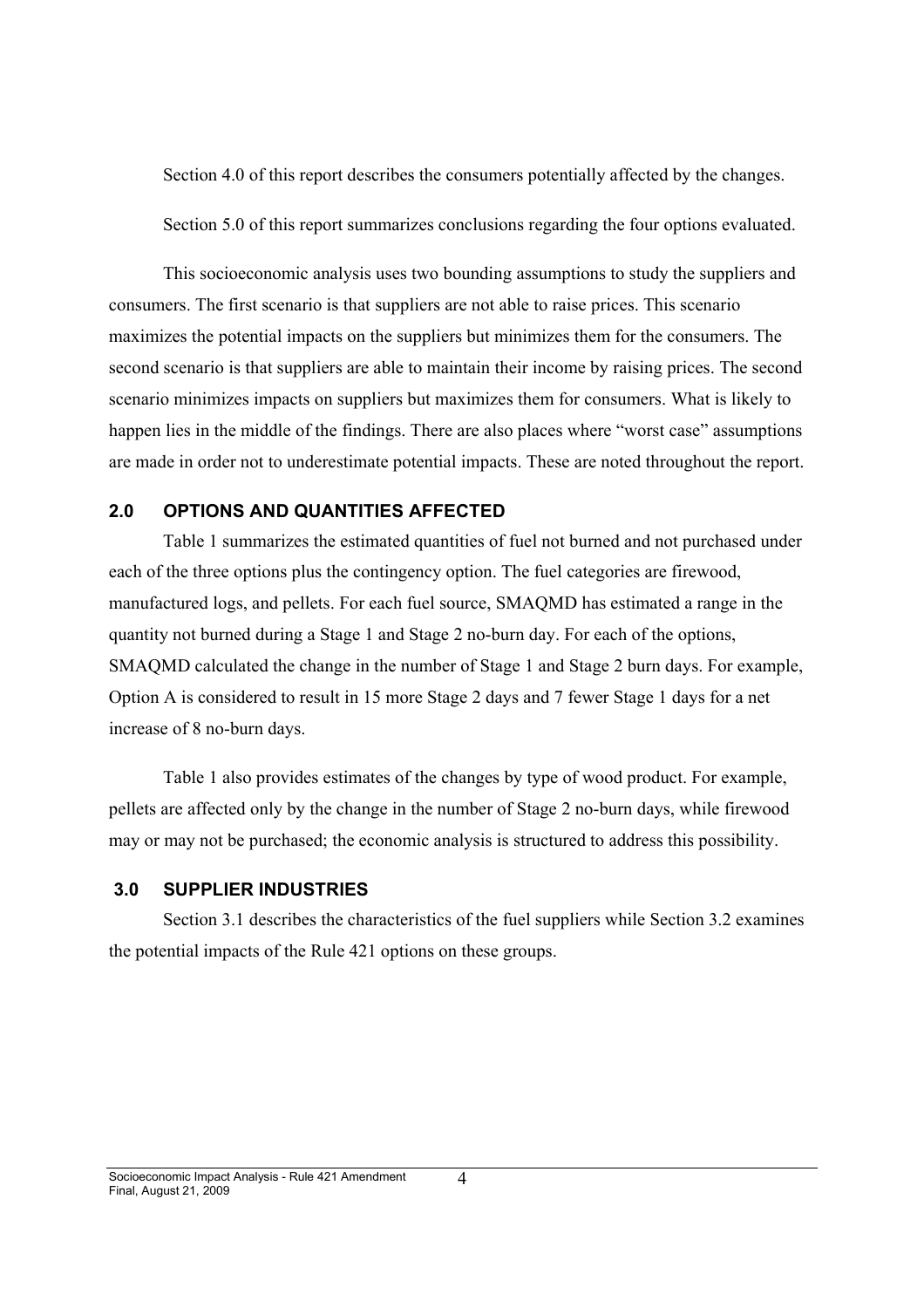| $\overline{a}$ |  |
|----------------|--|
| ١              |  |
| in Trace o     |  |
|                |  |
| ı              |  |
|                |  |

| Socioeconomic Impact Analysis - Rule 421 Amendment |                           |            |                                          |                                  |             |                       |                 |        | able 1. Options and Fuel Quantities Affected |                       |              |                                   |                       |                            |        |                                     |
|----------------------------------------------------|---------------------------|------------|------------------------------------------|----------------------------------|-------------|-----------------------|-----------------|--------|----------------------------------------------|-----------------------|--------------|-----------------------------------|-----------------------|----------------------------|--------|-------------------------------------|
|                                                    |                           |            |                                          |                                  |             |                       |                 |        | <b>Change in Number of No Burn Days</b>      |                       |              |                                   |                       |                            |        |                                     |
|                                                    |                           |            | <b>Products Not</b><br><b>Burned Per</b> |                                  | Recommended |                       |                 |        |                                              |                       | Contingency  |                                   |                       | <b>Products Not Burned</b> |        |                                     |
|                                                    |                           |            | Day                                      |                                  | Option      |                       | <b>Option A</b> |        | <b>Option B</b>                              |                       | Option       |                                   |                       |                            |        |                                     |
|                                                    | Products                  | Units      | <b>Stage</b>                             | Stage<br>$\overline{\mathbf{C}}$ | Stage       | Stage<br>$\sim$       | Stage Stage     | $\sim$ | Stage Stage                                  |                       | <b>Stage</b> | <b>Stage</b><br>$\mathbf{\Omega}$ | Recommended<br>Option | ⋖                          | m      | Option Option Contingency<br>Option |
|                                                    | Wood                      | cord       | 225                                      | 428                              | Ņ           | r                     | Ņ               | 15     | ဖ                                            | 15                    | 7            | $\frac{8}{3}$                     | 2,546                 | 4,845                      | 7,770  | 18,969                              |
|                                                    | Manufactured<br>Fire Logs | <b>Dol</b> | 1,223                                    | 1,502                            | Ņ           | N                     | $\overline{r}$  | 15     | O                                            | 15                    | 7            | $\frac{48}{5}$                    | 8,068                 | 13,969                     | 29,868 | 63,535                              |
|                                                    | Pellets                   | δū         | 0                                        | 77                               | ې           | r                     | Ņ               | 15     | ဖ                                            | 15                    | 7            | $\frac{8}{3}$                     | 539                   | 1,155                      | 1,155  | 3,696                               |
|                                                    |                           |            |                                          |                                  |             |                       |                 |        | Quantity Not Purchased                       |                       |              |                                   |                       |                            |        |                                     |
|                                                    | Products                  | Units      |                                          | Purchased<br>Percent             |             | Recommended<br>Option | ⋖               | Option | Option<br>m                                  | Contingency<br>Option |              |                                   |                       |                            |        |                                     |
|                                                    | Wood                      | cord       |                                          | 51.4%                            |             | 1,309                 |                 | 2,490  | 3,994                                        |                       | 9.750        |                                   |                       |                            |        |                                     |
| 5                                                  | Manufactured<br>Fire Logs | Dol        |                                          | 100.0%                           |             | 8,068                 |                 | 13,969 | 29,868                                       |                       | 63,535       |                                   |                       |                            |        |                                     |
|                                                    | Pellets                   | δū         |                                          | 100.0%                           |             | 539                   |                 | 1,155  | 1,155                                        |                       | 3,696        |                                   |                       |                            |        |                                     |

Sources: SMAQMD, 2009; Williams, 2009; and Houck, 2003. Sources: SMAQMD, 2009; Williams, 2009; and Houck, 2003.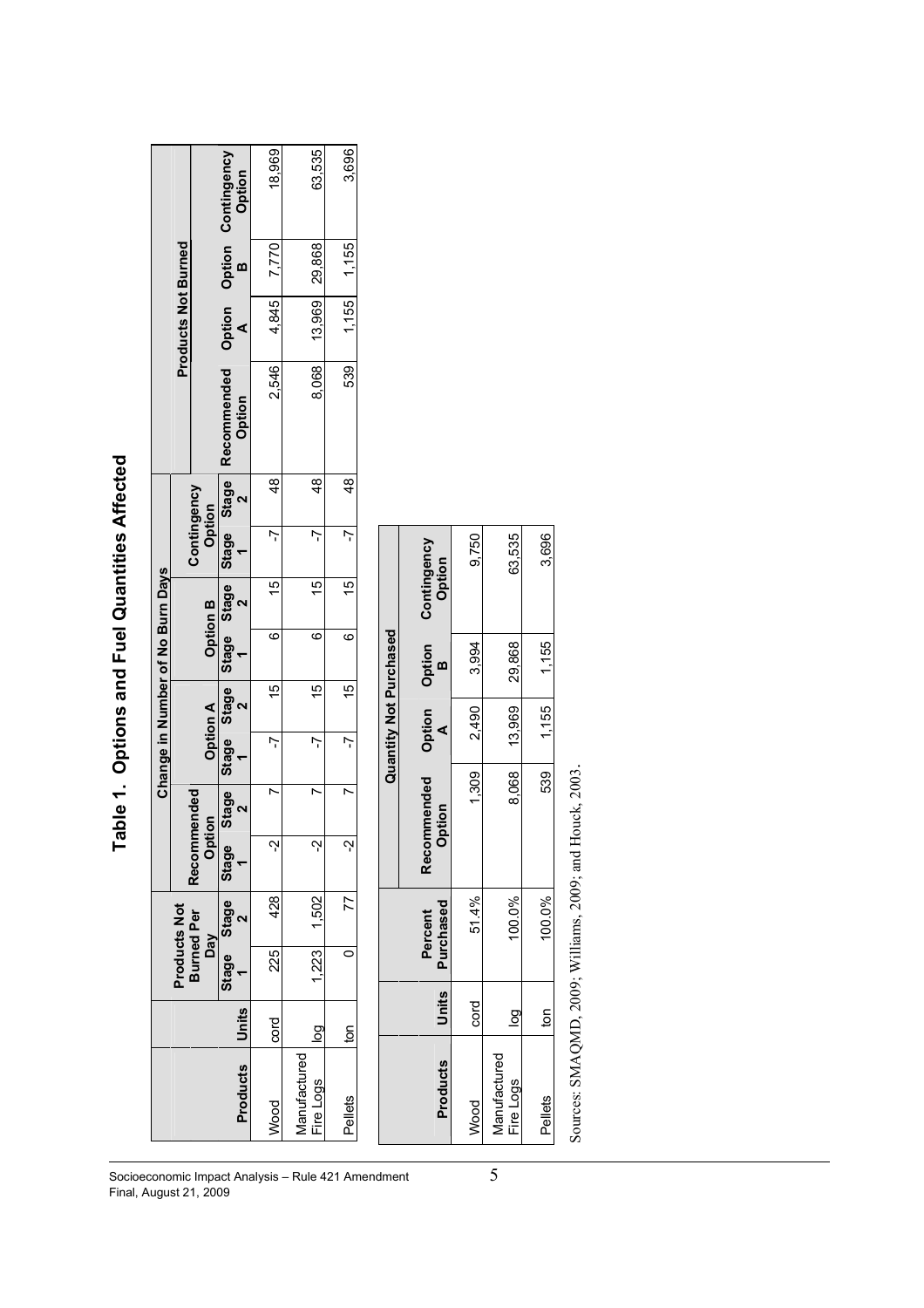#### **3.1 Industry Characterization**

ERG identified six types of fuel suppliers that could potentially be affected by the amendments to Rule 421 (See Figure 1). Consumers can purchase wood from local dealers whether they are individuals ("very small independents") or small independent companies as a primary or secondary line of business. These three types of fuel suppliers conduct their business directly with the consumer and tend to sell in units of cords or fractions of cords. Thus, any price increase by these suppliers is borne directly by the consumer and, conversely, any reduction in fuel demand affects the suppliers' revenues.



**Figure 1. Supplier Types for Wood and Other Solid Fuels**

Consumers might purchase wood or other solid fuel from retailers, such as local grocery or hardware stores. The fuel might take the form of wood bundles, manufactured logs, or pellets. For these supply chains, impacts might fall on manufacturers (if located in Sacramento County), retailers, and consumers. Section 3.1 describes the characteristics of the fuel suppliers while Section 3.2 examines the potential impacts of the Rule 421 options on these groups.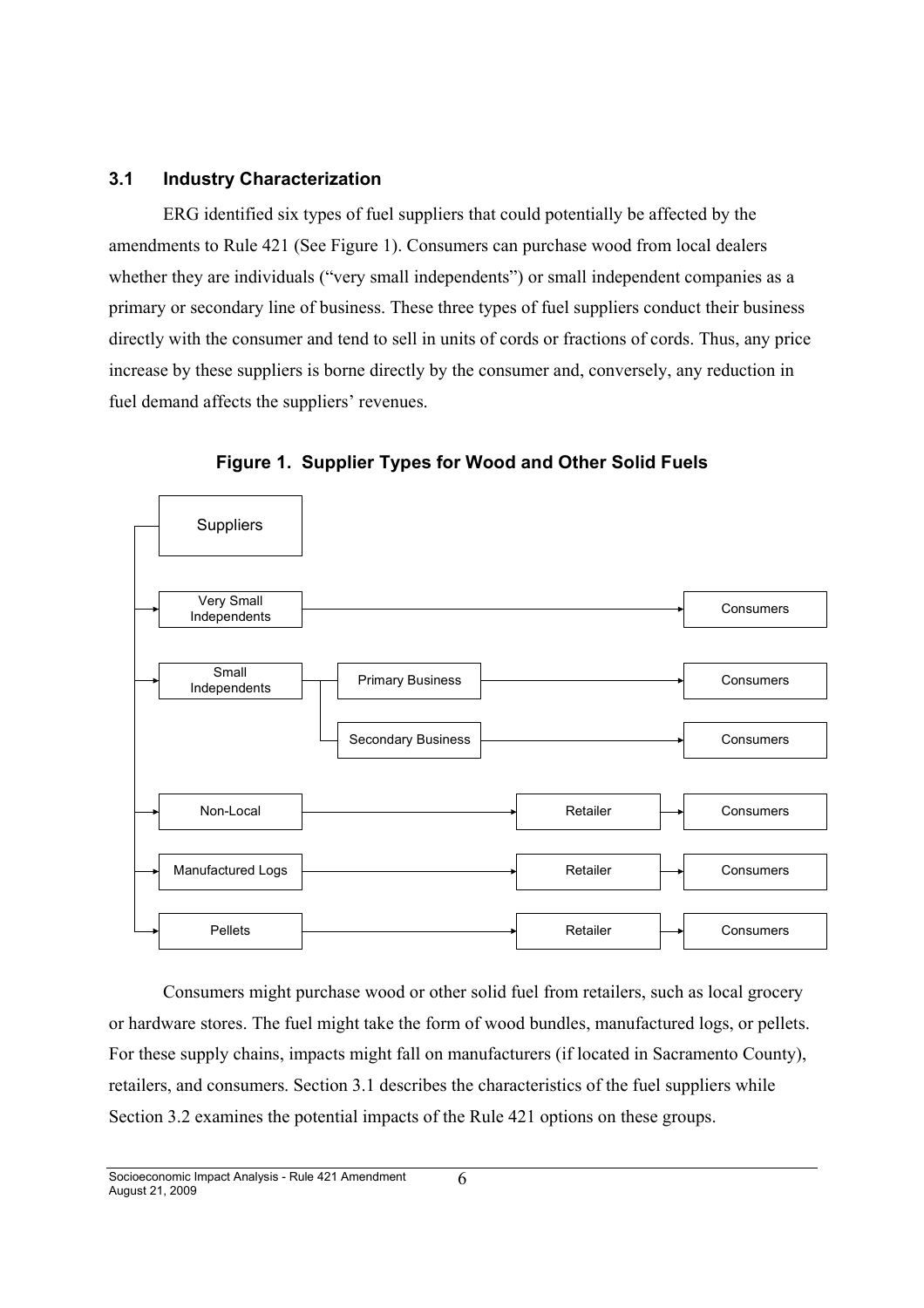#### **3.1.1 Very Small Independents**

ERG examined *craigslist* and *Penny Saver* to locate what we term "very small independents." These appear to be individuals that sell small quantities of firewood as a source of secondary income. Addition information (e.g., sales location, financial information, or even primary income source) for this sector could not be located. Thus, although we found about 25 individuals in this sector, we cannot estimate impacts except to say that, as a group they form a very small part of the supply, so it is likely that, as a group, they would incur a proportionally very small part of the impacts.

#### **3.1.2 Small Independents-Primary Business**

Based on information provided by SMAQMD, and through local Yellow Pages and Internet searches, ERG identified eight businesses that sell firewood as a primary business (See Table 2). Of the eight businesses, ERG found information on the annual revenues and number of employees for seven of them. Annual revenues ranged from \$58,000 to \$800,000 while the number of employees ranged from 1 to 12 (See Table 3).

**Table 2. Small Independent Wood Dealers-Primary Business** 

|                          | <b>Company Name</b>              |
|--------------------------|----------------------------------|
| <b>Hillerman Farms</b>   | N.P.C. Firewood                  |
| Hurd's Firewood          | Pak & Save Firewood              |
| M&M Firewood             | Tony's Firewood                  |
| Muschetto's Firewood LLC | <b>Turner's Firewood Service</b> |

#### **Table 3. Small Independent Wood Dealers-Primary Business Revenues and Number of Employees**

| <b>Parameter</b> | <b>Annual Revenues</b> | <b>Employees</b> |
|------------------|------------------------|------------------|
| Minimum          | \$58,000               |                  |
| Maximum          | \$800,000              | 12               |
| Average          | \$474.321              |                  |
| Imputed total    | \$3.794.571            | 35               |

ERG computed the average revenues and number of employees (roughly \$474,300 and 4 employees, respectively) and used the average values for the business for which no information could be found. With this imputation, we calculated that the small independent wood dealers in Sacramento County represent 35 jobs and about \$3.8 million in annual revenue. All of the businesses in Table 2 are small businesses.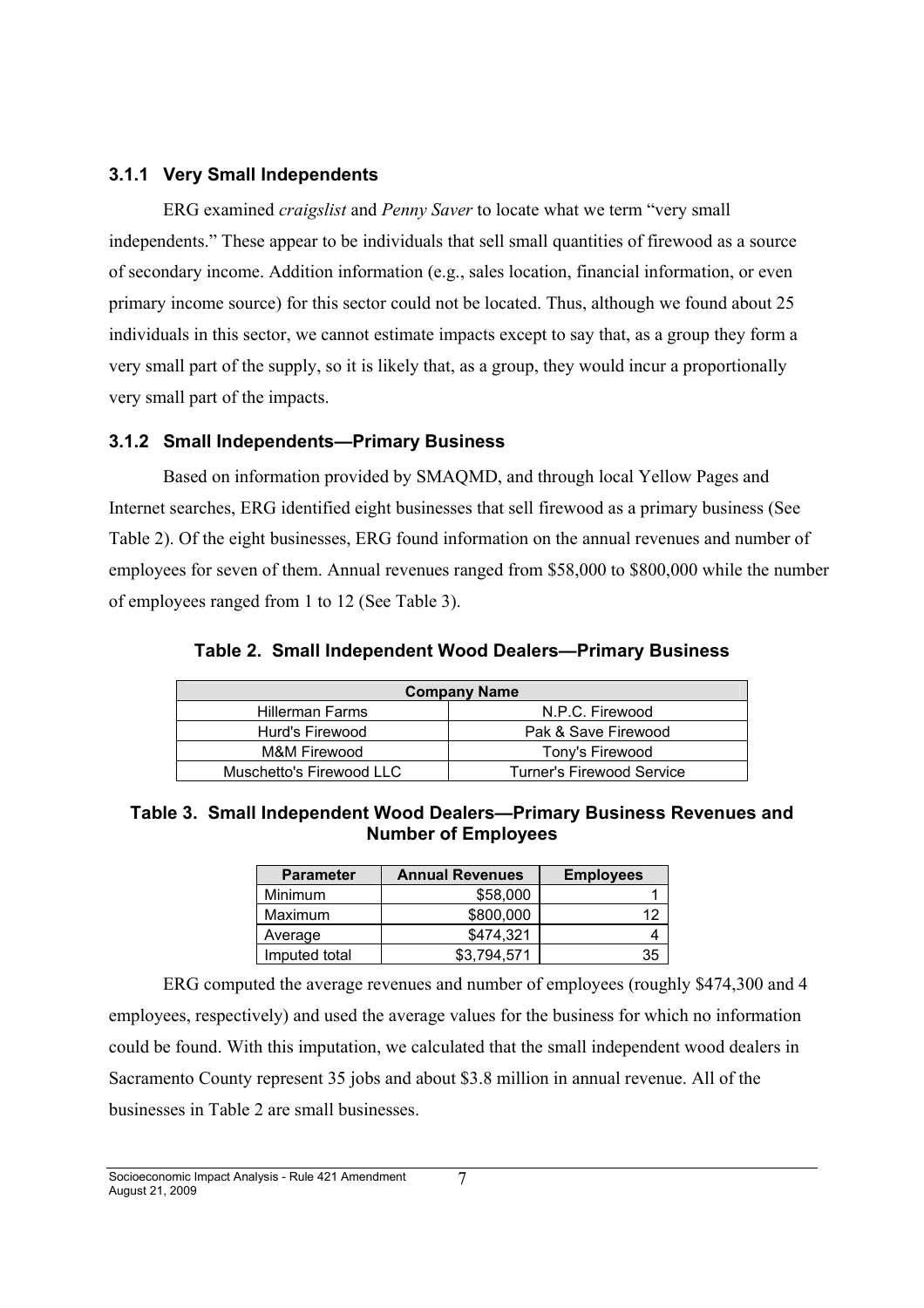These businesses are listed with one of two NAICS codes: 423990 or 454319. NAICS 423990 is Other Miscellaneous Durable Goods Merchant Wholesalers. Although firewood merchant wholesalers are part of NAICS 423990, so are merchant dealers for prerecorded DVDs CDs, audio tapes, coin-operated games, musical instruments and accessories, luggage, and other miscellaneous durable goods. Thus, the Census data contained under this NAICS code includes information for a wide variety of other goods. NAICS 454319 encompasses only firewood and coal dealers that sell directly to the public. According to the 2007 *County Business Patterns* (most current available), 5 establishments for NAICS code 454319 and 30 establishments for the wider ranging NAICS 423990 are located in Sacramento County (Census, 2009a).

ERG called these wood dealers for prices per cord of wood, and determined that the average price is \$301/cord. Wood dealers reported selling almond, cedar, cherry, eucalyptus, oak, peach, pine, and walnut. The wood dealers also supplied descriptors such as "semi-dry" and "dry" and generic labels such as "hardwood" and "mixed hardwood."

#### **3.1.3 Small Independents-Secondary Business**

Based on information provided by SMAQMD, and through local Yellow Pages and Internet searches, eight businesses sell firewood as a secondary business (See Table 4). That is, these businesses do landscaping, tree pruning, and similar activities. Rather than disposing of the wood that is cut during the course of their primary business, these companies sell the firewood as a secondary income. Of the eight businesses, ERG found information on the annual revenues and number of employees for six. Annual revenues ranged from \$48,000 to \$820,000 while the number of employees ranged from 1 to 8 (See Table 5).

| <b>Company Name</b>                     |  |  |
|-----------------------------------------|--|--|
| A-1 Rock & Materials                    |  |  |
| <b>Bill's Firewood and Tree Service</b> |  |  |
| Bill's Urban Forest Mgmt.               |  |  |
| Foothill's Firewood & Christmas Trees   |  |  |
| Jaime Santos Tree Service               |  |  |
| Longer Decorative Rock & Ready Mix      |  |  |
| <b>Premier Landscaping</b>              |  |  |
| <b>Tree Pros Incorporated</b>           |  |  |
|                                         |  |  |

**Table 4. Small Independent Wood Dealers-Secondary Business**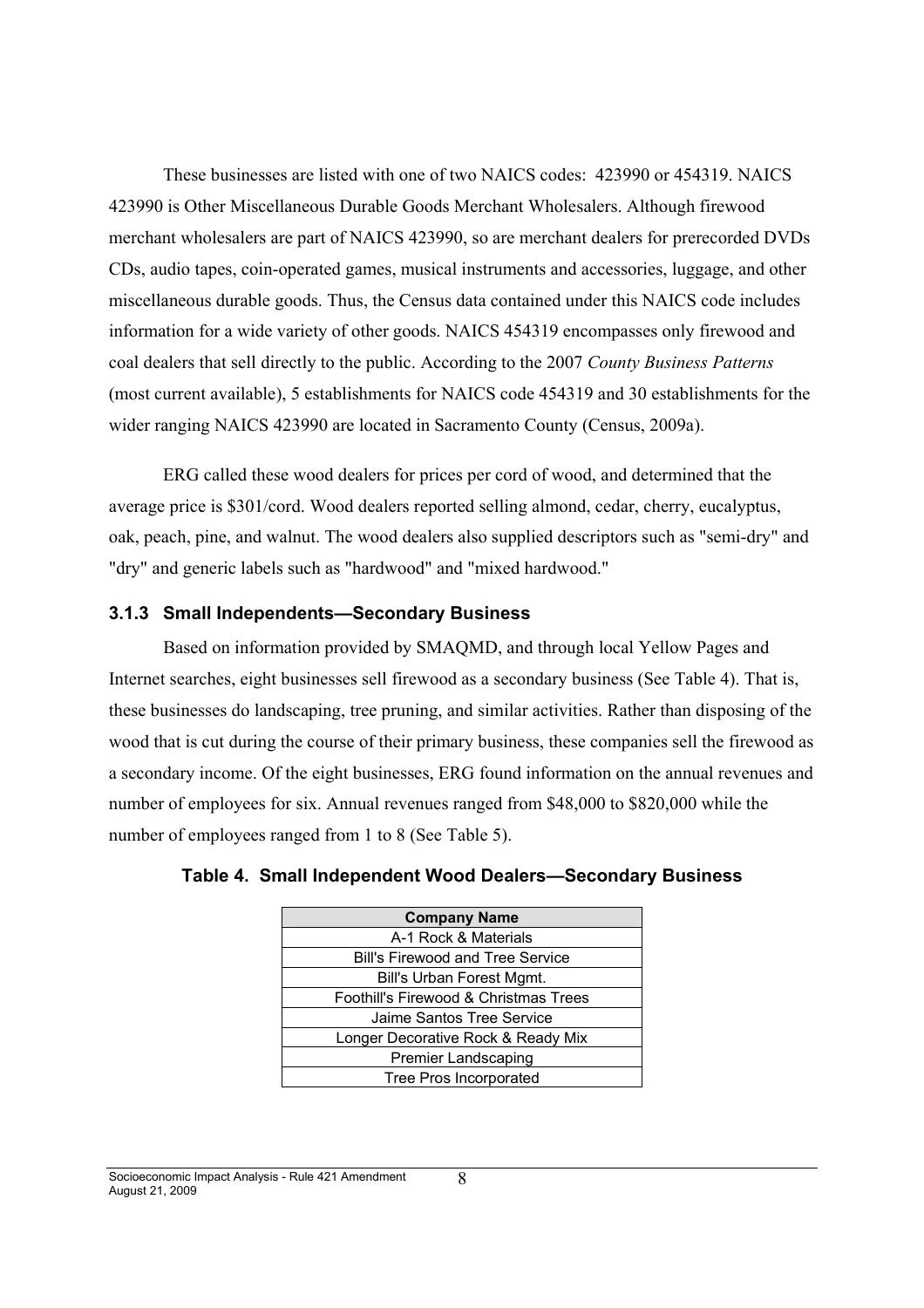#### **Table 5. Small Independent Wood Dealers-Secondary Business Revenues and Number of Employees**

| <b>Parameter</b> | <b>Annual Revenues</b> | <b>Employees</b> |
|------------------|------------------------|------------------|
| Minimum          | \$48,000               |                  |
| Maximum          | \$819,000              |                  |
| Average          | \$486.167              |                  |
| Imputed total    | \$3,889,333            | 25               |

ERG computed the average revenues and number of employees (roughly \$486,000 and three employees respectively) and used the average values for the business for which no information could be found. With this imputation, ERG calculated that the small independent wood dealers in Sacramento County represent 25 jobs and nearly \$3.9 million in revenue. All businesses listed in Table 4 are small businesses.

Consistent with the idea that selling firewood is a secondary business for these companies, most of them are listed with a different set of NAICS codes:

- 236210: Industrial Building Construction
- 444220: Nursery and Garden Centers
- 453998: All Other Miscellaneous Store Retailers
- 454319: Other Fuel Dealers
- 541320: Landscape Architectural Services
- 561730: Landscaping Services

Census data, then, would contain information on a variety of activities other than selling firewood. ERG called these wood dealers for prices per cord of wood. The average price is \$237/cord. The species provided by the dealers are the same as mentioned in Section 3.1.2.

#### **3.1.4 Retailers-Wood Bundles**

Through local Yellow Pages and Internet searches, ERG compiled a list of retail stores and verified that each retailer operated a store in Sacramento County. Table 6 is the resultant list of 25 retail stores that might sell wood bundles.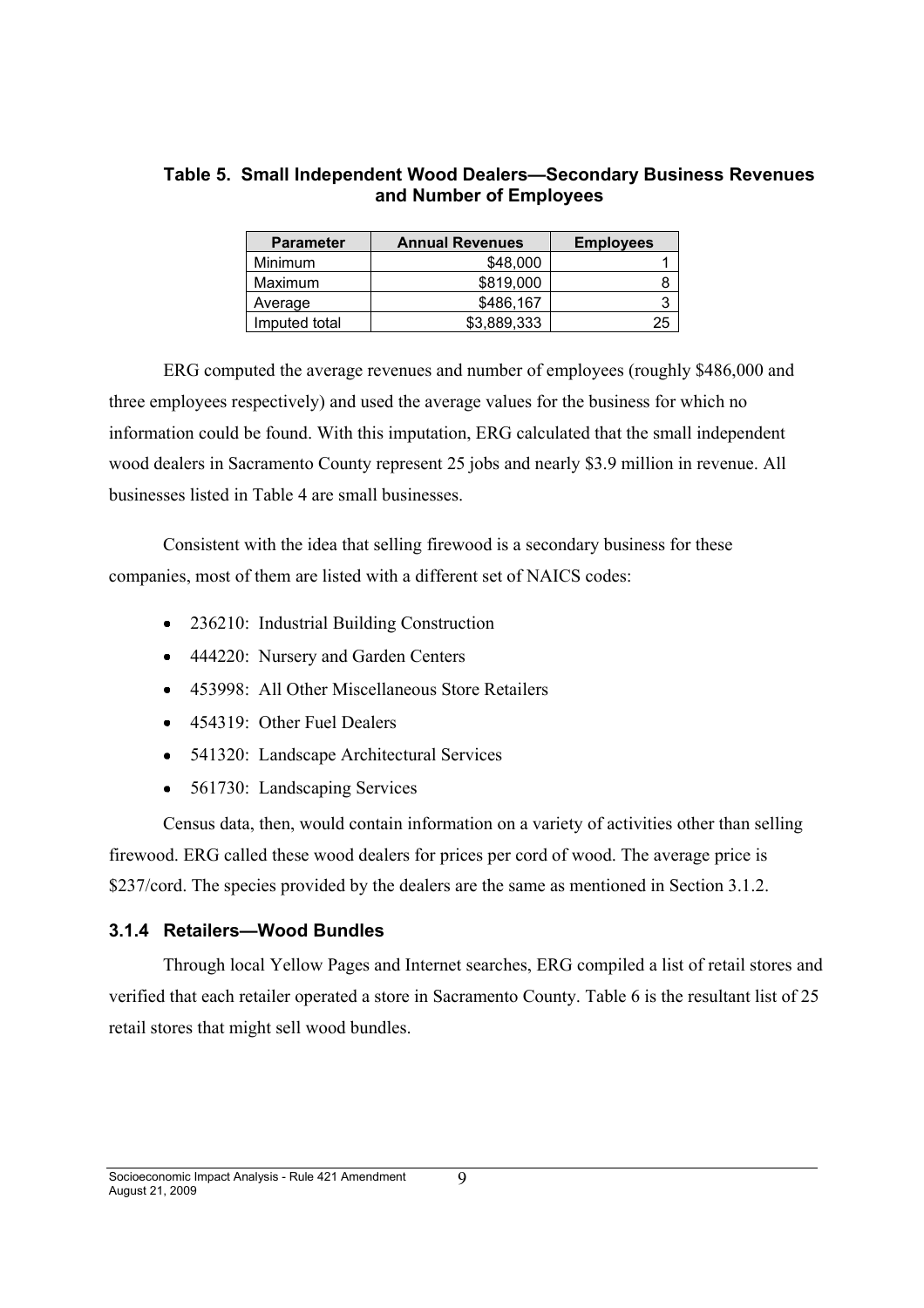| Company                        |                        |
|--------------------------------|------------------------|
| Ace Hardware                   | 7-Eleven               |
| The Home Depot                 | Beverages & More       |
| Lowe's                         | Food Maxx              |
| <b>CVS</b>                     | Food Source            |
| Costco                         | Foods Co.              |
| Safeway                        | Raley's                |
| Kmart                          | <b>Bel Air</b>         |
| <b>Michaels</b>                | <b>Nugget Market</b>   |
| <b>Orchard Supply Hardware</b> | Pitco                  |
| Rite Aid                       | Save Mart Supermarkets |
| Sam's Club                     | Smart & Final          |
| Target                         | <b>Winco Foods</b>     |
| Wal-mart                       |                        |

**Table 6. Retail Stores in Sacramento County Potentially Selling Wood Bundles**

ERG called each of the businesses to ask if they sold firewood and, if so, who supplied the firewood. Of the 25 businesses:

- 7 of them did not sell firewood
- 9 knew their firewood supplier
- 9 did not know their firewood supplier

All nine businesses that knew their firewood supplier also knew that the supplier was an outside company and not a local wood dealer. Four brands/companies were specifically mentioned: California Hotwood, CalOak Firewood, Lazzari Fuel and Best of the West. The first three businesses are located in neighboring counties (Stanislaus, San Mateo, and Butte, respectively). Best of the West appears to be a brand sold only by Smart & Final which is headquartered in Los Angeles. Thus, to estimate impacts on Sacramento County, the retailers, but not the companies that supply them, need to be considered.

#### **3.1.5 Manufactured Logs**

ERG identified four manufactured log companies whose products are sold in Sacramento County (and elsewhere in California and other states):

- Duraflame, Inc., headquartered in Stockton, CA
- Enviro-Log, headquartered in Fitzgerald, GA
- Landmann USA, headquartered in Cartersville, GA
- Jarden Corporation, headquartered in Daleville, IN $\bullet$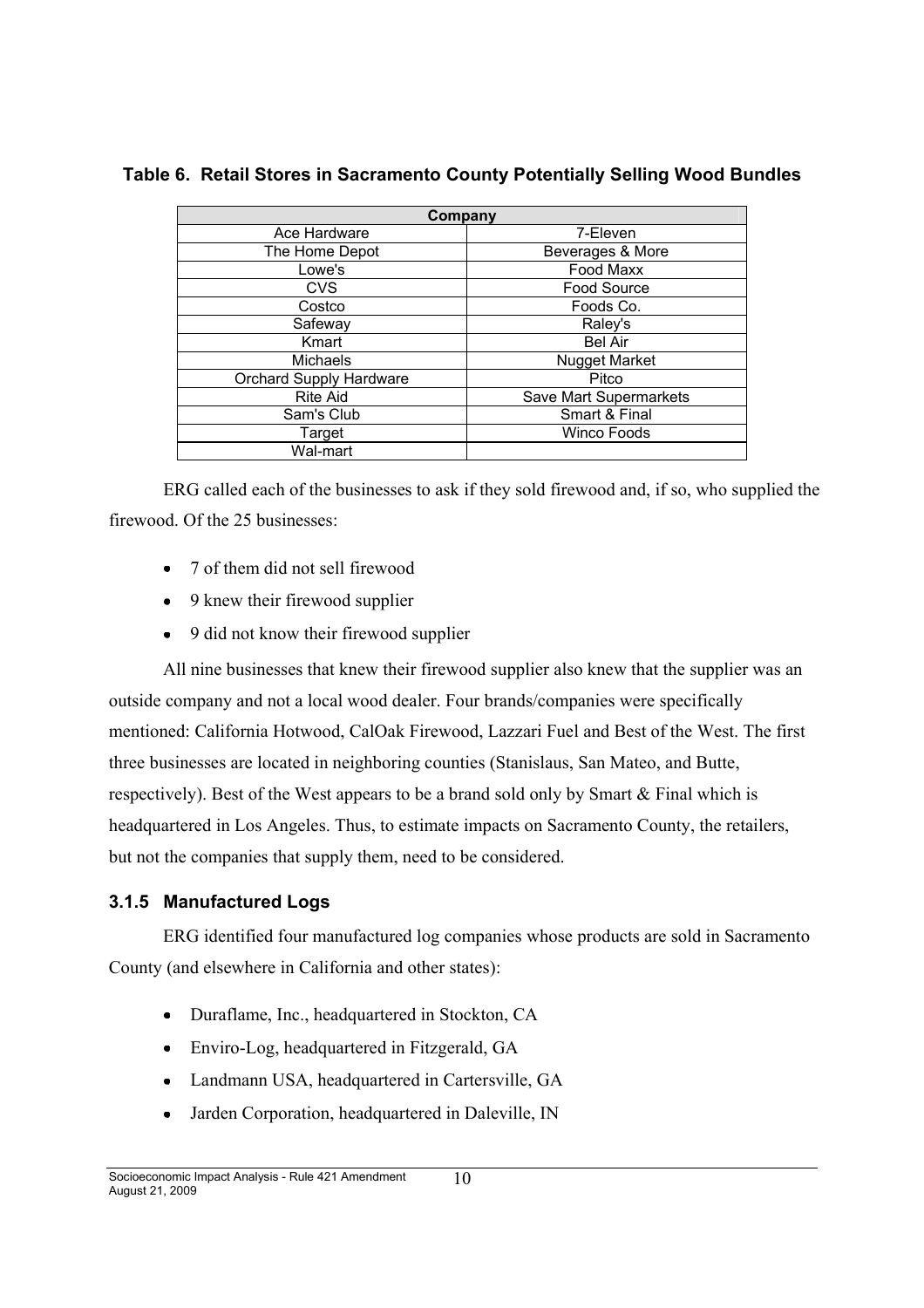Jarden Corporation manufactures Java Log, Northland, Pine Mountain, and Starter Logg through its Branded Consumables segment.<sup>1</sup> For 2008, the Branded Consumables segment reported \$805 million in net sales while Jarden Corporation reported \$5,383 million (Jarden, 2008).

Duraflame is the only company that has its principal office in California. However, as a company, it reports having approximately 250 employees. This exceeds the state small business size standard of 100 employees.

As shown above, Landmann USA and Enviro-Log are not headquartered in California; therefore, none of the four producers of manufactured logs meet the definition of a California small business.

ERG obtained 24 price estimates for manufactured logs. These ranged from roughly \$2.20/log to \$7.51/log with an average of \$4.91/log. For calculating the estimated costs, ERG rounded this value to \$5.00/log.

#### **3.1.6 Pellets**

ERG searched www.woodpelletprice.com and http://www.pelletheat.org/3/residential/ fuelAvailability.cfm#west to identify North American wood pellet retailers and manufacturers. ERG then looked at each supplier's website to see if they delivered to Sacramento County and compiled a list of manufacturers and retailers. The manufacturers include:

- Bear Mountain Forest Products Inc., headquartered in Portland, OR
- West Oregon Wood Products, headquartered in Columbia City, OR
- Rocky Mountain Pellet Company, Inc., headquartered in Walden, CO, and
- Traeger Pellet Grills, LLC., headquartered in Silverton, OR.

None of these businesses meet the definition of a California small business because none are headquartered in the state.

American Fire Log is co-located with the Pine Mountain Corporation address; thus it is likely to be another brand name manufactured by Jarden Corporation even though it is not specifically mentioned in Jarden Corporation's 10-K form for 2008. (Jarden, 2008.)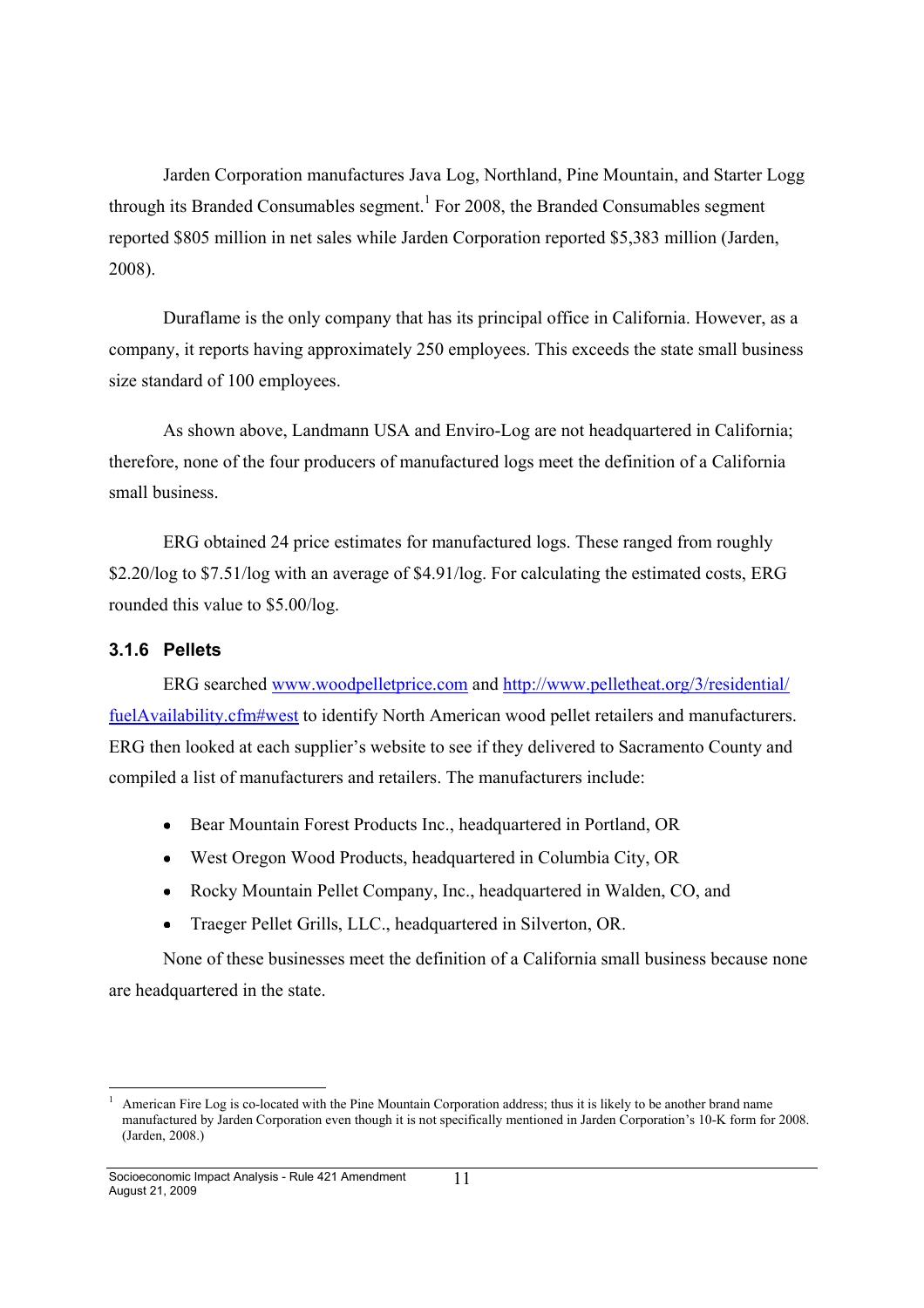ERG identified a wood stove retailer—a California small business—that also sold pellets. ERG located the private company in manta.com which reported annual company revenues were in the range of \$2.5 million to \$5 million. In addition, major retailers such as Home Depot and Lowe's also sell pellets. ERG found pellet prices of about \$7.49 per 40-lb bag for local nonchain retailers and \$6.27 per 40-lb bag for local chain stores (e.g., Lowe's). ERG used a midpoint value of \$6.88 per bag to calculate a cost of \$344/ton.

#### **3.2 Potential Impacts**

Table 7 lists the quantity of fuel not purchased (from Table 1) with the average prices by fuel type as of summer 2009. ERG could not identify the relative market share for very small independents, small independents for which selling wood is a primary business, or small independents for which selling wood is a secondary business. As a result, Table 7 calculates the value of wood not sold based on a price of \$269/cord—the mid-point between the prices for primary and secondary wood dealers. The cost of the recommended Option is approximately \$0.6 million, and the estimated costs for Option A, Option B, and the Contingency Option are \$1.1 million, \$1.6 million, and \$4.2 million, respectively. The potential impacts of these lost sales are examined by industry sector.

#### **3.2.1 Small Independents—Primary and Secondary Business**

ERG examined impacts on small independent wood dealers under two scenarios. The first scenario assumed that wood dealers are not able to raise prices to maintain their income while selling a smaller quantity of wood. The second scenario examined the price increase that would offset the smaller quantity of wood sold.

#### *No Price Increase*

For the purpose of examining the upper bound of impacts (worst case) on these small businesses, ERG assumed that the **total** loss in the value of wood sales was borne entirely by independent wood dealers in Sacramento County. In addition, the dealers are assumed to be unable to recoup any income by raising prices. (In this scenario, no impacts are borne by consumers because there are no price increases.)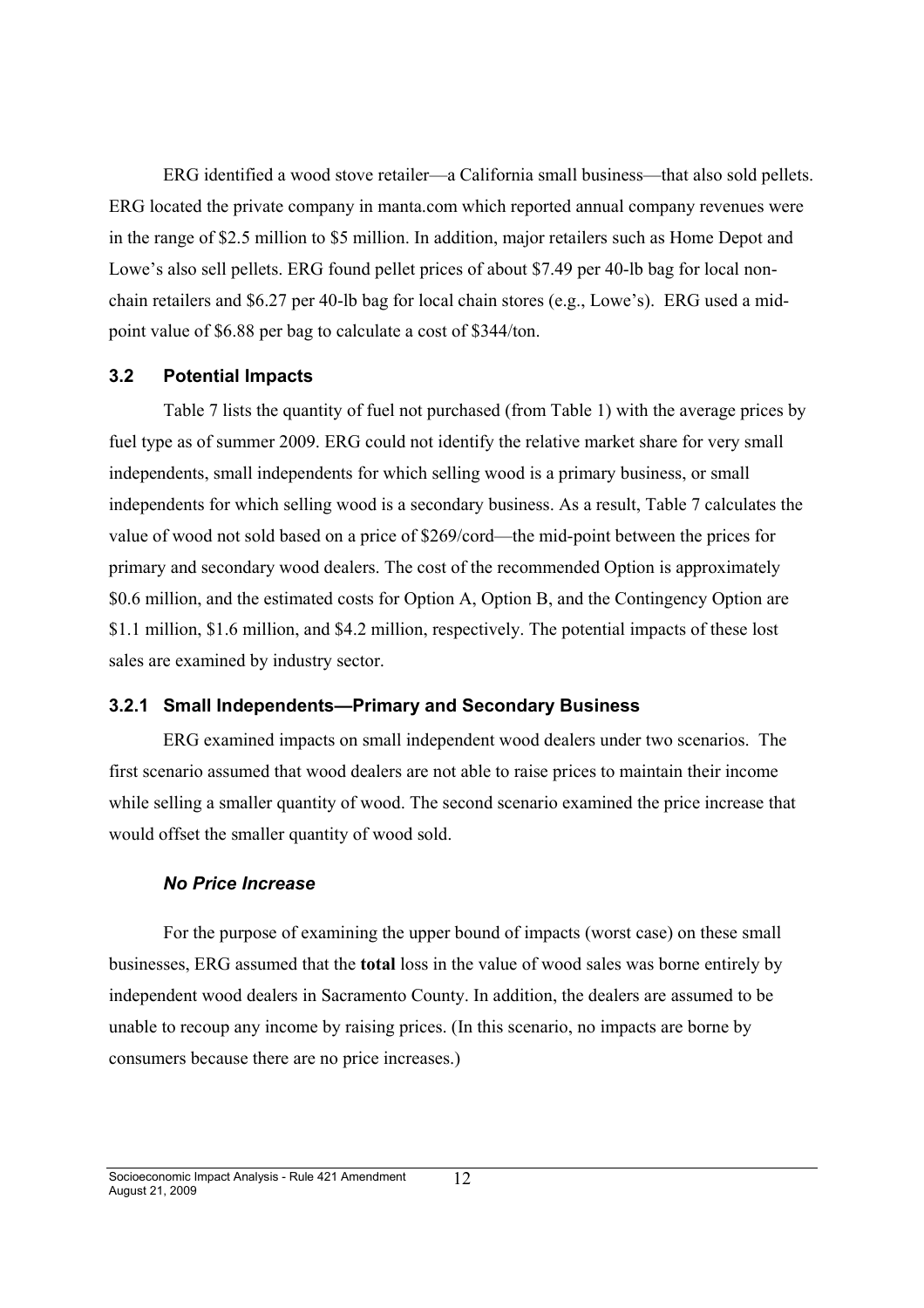|                           |            |                       | luantity Not Purchased |             |                              |                  |                       | Value Not Purchased |                       |                                                     |
|---------------------------|------------|-----------------------|------------------------|-------------|------------------------------|------------------|-----------------------|---------------------|-----------------------|-----------------------------------------------------|
| Products                  | Units      | Recommended<br>Option | Option                 | Option<br>B | <b>Contingency</b><br>Option | Per Unit<br>Cost | Recommended<br>Option | <b>Option A</b>     | <b>Option B</b>       | Contingency<br>Option                               |
| Nood                      | cord       | 1,309                 | 2,490                  | 3,994       | 9.750                        | <b>\$269</b>     | \$352,025             |                     | \$669,899 \$1,074,327 | \$2,622,768                                         |
| Manufactured<br>Fire Logs |            | 8,068                 | 13,969                 | 29,868      | 63,535                       | \$S              | \$40,340              | \$69,845            | \$149,340             | \$317,675                                           |
| Pellets                   | <b>For</b> | 539                   | 1,155                  | 1.155       | 3,696                        | \$344            | \$185,416             | 18397,320           | \$397,320             | \$1,271,424                                         |
| Aggregate<br>Cost         |            |                       |                        |             |                              |                  |                       |                     |                       | \$577,781   \$1,137,064   \$1,620,987   \$4,211,867 |

Table 7. Value of Wood, Manufactured Logs, and Pellets Not Purchased **Table 7. Value of Wood, Manufactured Logs, and Pellets Not Purchased**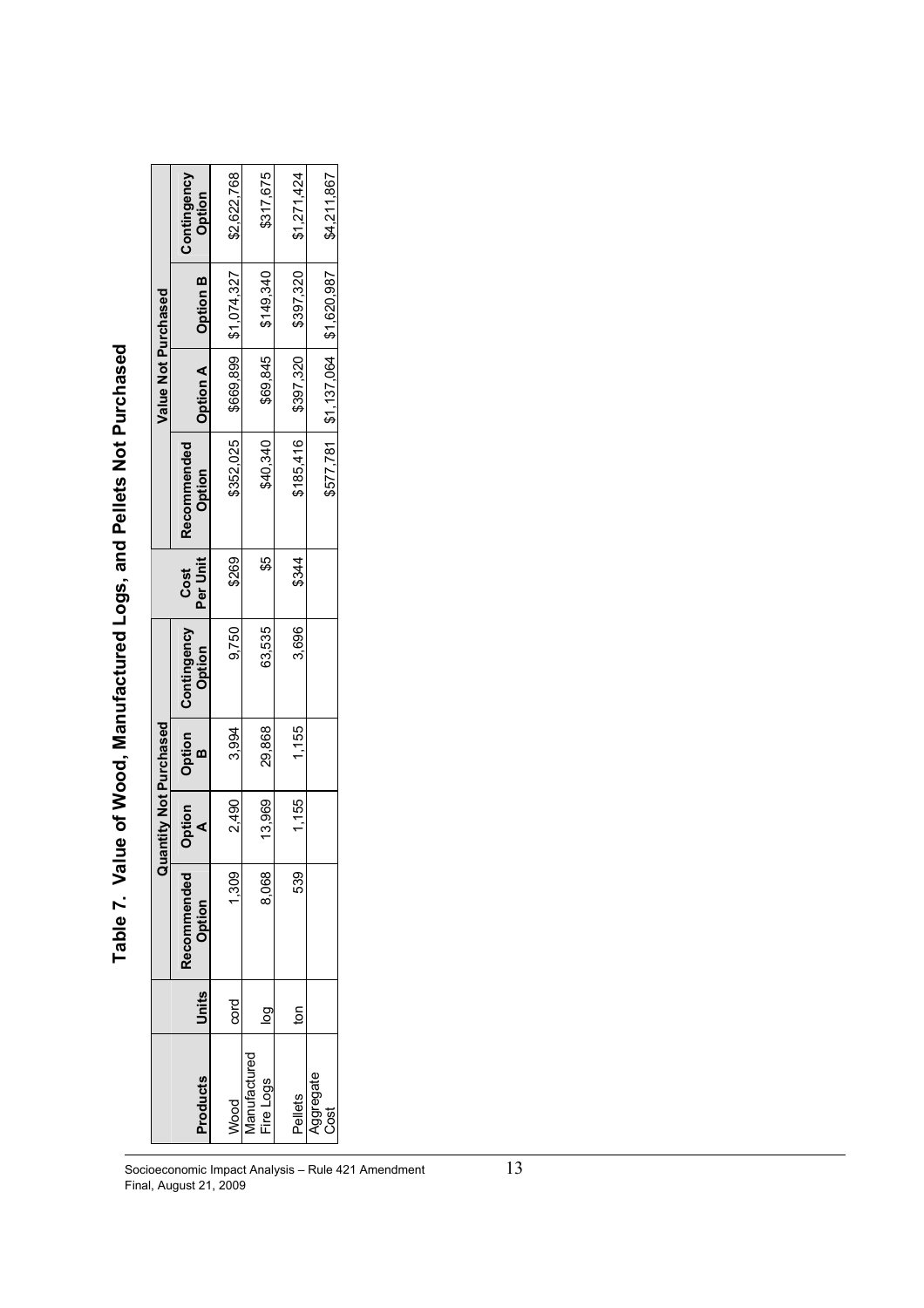Table 8 shows the impacts on wood dealers under a no-price increase scenario. The value of wood not purchased is estimated at \$0.35 million (Recommended Option), \$0.67 million (Option A), \$1.07 million (Option B), and \$2.62 million (Contingency Option). The total revenue for independent wood dealers in Sacramento County is approximately \$7.68 million (see Tables 3 and 5). Thus, the lost value is about:

- 4.6 percent of revenues for the Recommended Option
- 8.7 percent of revenues for Option A
- 14.0 percent of revenues for Option B
- 34.1 percent of revenues for the Contingency Option.

|                                                   |                                     | <b>Value Not Purchased</b> |                 |                                     |
|---------------------------------------------------|-------------------------------------|----------------------------|-----------------|-------------------------------------|
| <b>Parameter</b>                                  | <b>Recommended</b><br><b>Option</b> | <b>Option A</b>            | <b>Option B</b> | <b>Contingency</b><br><b>Option</b> |
| Value Not Purchased                               | \$352,025                           | \$669,899                  | \$1,074,327     | \$2,622,768                         |
| <b>Group Revenues</b>                             | \$7,683,905                         | \$7,683,905                | \$7,683,905     | \$7,683,905                         |
| Percent of Group Revenues                         | 4.6%                                | 8.7%                       | 14.0%           | 34.1%                               |
| <b>Group Employment</b>                           | 60                                  | 60                         | 60              | 60                                  |
| Upper Bound Estimate of<br><b>Employment Loss</b> | 2.8                                 | 5.3                        | 8.5             | 20.6                                |
| Sacramento County<br>(May 2009)                   |                                     |                            |                 |                                     |
| Labor Force                                       | 687,758                             | 687,758                    | 687,758         | 687,758                             |
| Employment                                        | 610,444                             | 610,444                    | 610,444         | 610,444                             |
| Unemployment rate                                 | 11.2%                               | 11.2%                      | 11.2%           | 11.2%                               |
| Unemployment rate after option                    | 11.2%                               | 11.2%                      | 11.2%           | 11.2%                               |
| Change due to option                              | $0.0\%$                             | $0.0\%$                    | $0.0\%$         | $0.0\%$                             |

#### **Table 8. Upper Bound Potential Impacts on Independent Wood Dealers**

Source: Tables 3, 5, and 7; BLS, 2009.

ERG assumed that a small business might react by laying off workers in response to lower revenues and that this reaction would be proportional to the loss in income incurred as a result of an increase in no-burn days. As a group, independent wood dealers employ approximately 60 people in Sacramento County (See Tables 3 and 5). Thus, the potential loss in jobs might be about 3 for the Recommended Option, 5 for Option A, 8 to 9 for Option B, and nearly 21 for the Contingency Option.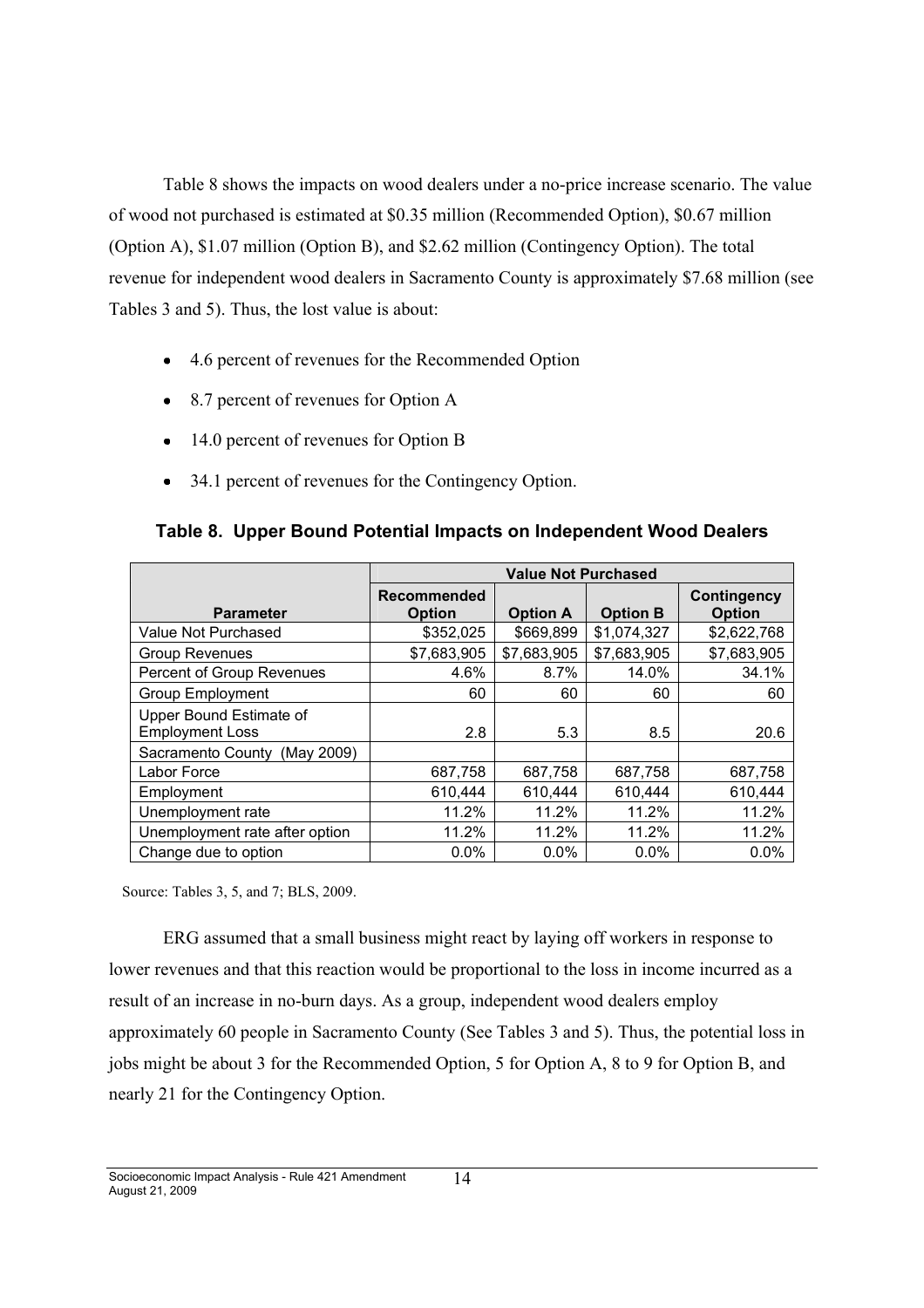ERG examined local area unemployment statistics for Sacramento County as of May 2009 (BLS, 2009). The local unemployment rate would not change significantly under any of the options considered.

As mentioned above, these impacts are calculated with the assumption that **all** impacts fall **only** on independent wood dealers in Sacramento County. If there are wood dealers in neighboring counties that sell wood in Sacramento County, then the potential loss in the value of wood not sold would be spread across a larger group of companies with a proportional decrease in the impact.

#### *Price Increase*

The wood dealers could potentially raise prices to recoup the lost value of wood not sold due to increased no-burn days. Table 8 indicates that price increases of approximately 5 percent would mitigate any revenue losses from reduced wood sales under the Recommended Option. For Options A and B, price increases between 9 and 14 percent would offset a lower volume of sales. Under the Contingency Option, a price increase of 34 percent would mitigate impacts on the wood dealers. In this scenario, impacts are borne by the consumers and not the wood dealers.

#### **3.2.2 Retail Stores**

Retail stores might sell firewood, manufactured logs, and/or pellets. For the analysis of this sector, ERG made the worst case assumption that the **entire cost of the option for all fuel sources** is borne by retail stores. (If this were accurate, there would be no impacts on independent fuel dealers, or manufacturers of pellets and logs.)

For retail stores, we examined the percentage loss in revenue as a measure of impacts because we did not know the profit made on each unit.<sup>2</sup> The San Joaquin Valley Unified Air Pollution Control District (SJVUAPCD, 2008) used net profit rates in its analysis. But because we would need to assume that the profit rates are comparable across all items sold, the percentage of revenues and the percentage of profits lost would be the same.

<sup>&</sup>lt;sup>2</sup> SJVUAPCD (2008), Appendix C, Table 7 compares the value of lost sales to the estimated net profits by type of retailer. This is akin to saying that firewood sales are all profit (i.e., there are no wholesale costs or operating costs).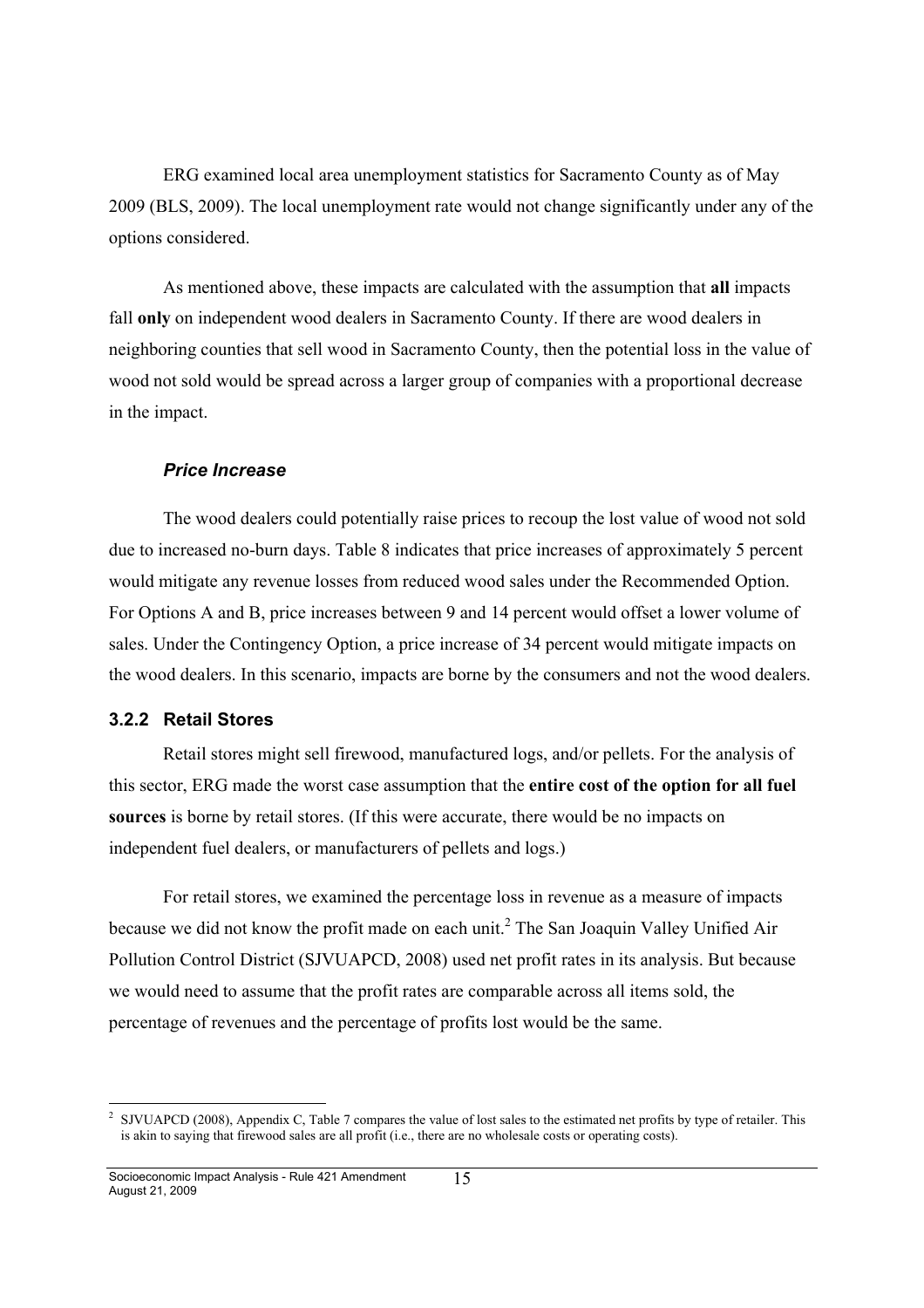Table 9 summarizes the analysis. First, ERG started with the taxable transactions at retail stores in California for fiscal year 2007-2008 (California, 2009 [Table 19]) for general merchandise stores, drug stores, food stores, and building material retail stores. These types of retail stores accounted for \$112 billion in sales. In order to analyze the potential effects of the options on the wood stove retailers that also sold wood pellets (see Section 3.1.6), ERG added a column for the retailer type, entered the mid-point value for the revenues, and scaled the reported revenues for the other types of retailers to keep the same value of total sales.<sup>3</sup>

Second, ERG multiplied the taxable transactions by the percentage of retail sales in Sacramento County (California, 2009 [Table 20]) for retail types other than wood stove and pellet retailers. Because the revenues represent sales to Sacramento retailers, 100 percent of the revenues are from wood stove and pellet retailers.

The distribution of firewood and solid fuel sales among types of retail stores is taken from SJVUAPCD (2008). ERG summed the entries for lumber/building materials and hardware stores because California (2009) did not provide a separate line entry for hardware stores. ERG calculated the percentage of Sacramento sales represented by wood stove and pellet retailers, and scaled the SJVUAPCD distribution of firewood and solid fuel sales to accommodate the additional type of retailer.

The block of entries labeled "Value of Lost Sales" in Table 9 is the prorated cost of an option for that type of retail store. Note that the entries listed in the Total column correspond to the estimated option costs in Table 7. The block of entries labeled "Percentage of Lost Sales" is the percentage that these costs comprise of store revenues. Under the Recommended Option, the estimated fraction of lost sales does not exceed 0.03 percent for any type of retail store. Under Options A and B, estimated fraction of lost sales does not exceed 0.08 percent. Even under the Contingency Option, the costs comprise less than 0.25 percent of total revenues for any type of retail store. It is unlikely that such small percentages in lost revenue would lead to any job losses.

 $3$  ERG multiplied the revenues for each retailer type by (1- (\$3.75 million/\$112 billion)) or 0.999967, the fraction of California revenues from these retailer types represented by the wood stove and pellet dealer.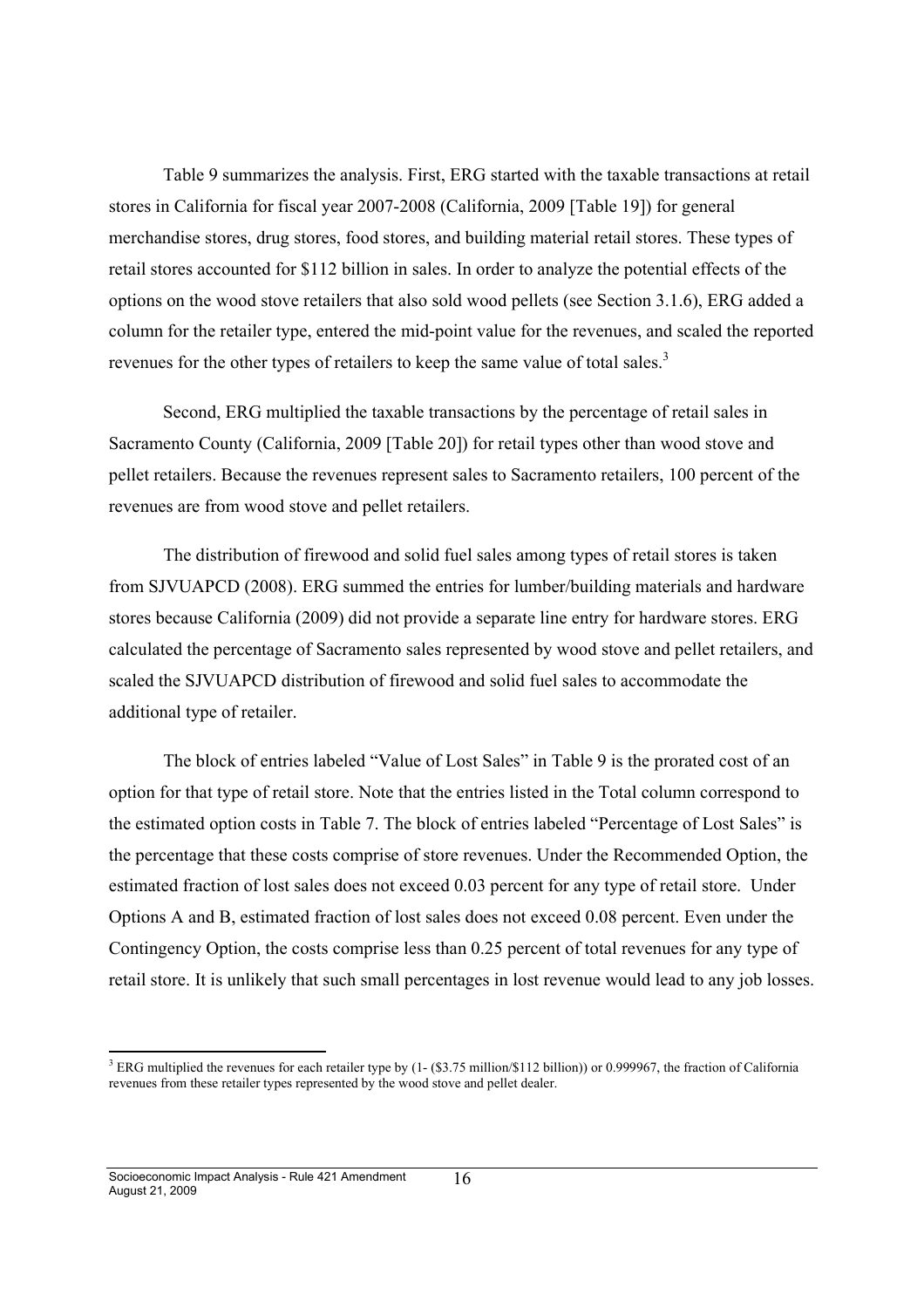| -<br>i<br>Ì<br>٦        |
|-------------------------|
| 'n<br>ı                 |
| ì<br>Ċ<br>j<br>׆֧       |
|                         |
| ;<br>Ę<br>$\frac{1}{2}$ |

| \$3,750,000<br>100.00%<br>0.01%<br>0.04%<br>\$3,750,000<br>\$532<br>\$1,493<br>$0.03\%$<br>0.10%<br>0.1%<br>\$1,047<br>\$3,880<br>0.01%<br>0.03%<br>3.63%<br>\$229.475<br>0.02%<br>0.08%<br>20.2%<br>\$327,138<br>\$116,604<br>\$850,013<br>\$29,988,589,184<br>\$1,088,585,787<br>0.03%<br>0.06%<br>0.08%<br>0.21%<br>3.63%<br>41.0%<br>\$236,672<br>\$830,660,443<br>\$663,992<br>\$1,725,275<br>\$22,883,207,787<br>\$465.767<br>0.02%<br>\$6,560,470,618<br>\$55.416<br>0.05%<br>0.07%<br>0.17%<br>3.63%<br>\$238,145,083<br>9.6%<br>\$109.058<br>\$155,471<br>\$403,967<br>0.01%<br>0.06%<br>3.63%<br>29.2%<br>\$472.892<br>0.02%<br>0.02%<br>\$52,709,151,410<br>\$1,913,342,196<br>\$1,228,732<br>\$168.557<br>\$331,717<br>Percentage of Lost Sales<br>Sacramento Fraction<br>Value of Lost Sales<br>Contingency Option<br>Contingency Option<br>Sacramento Sales<br>Firewood Sales by<br>Retail Store Type<br>Recommended<br>Recommended<br>of State Sales<br>State Sales<br>Estimated<br>Option A<br>Option B<br>Option A<br>Option B<br>Option<br>Option | Parameter | Merchandise<br>General<br><b>Stores</b> | Drug Stores | Food Stores | Lumber/ Building<br>Materials* | <b>Stove And Pellet</b><br>Sacramento<br>Retailers in<br>County | Total             |
|---------------------------------------------------------------------------------------------------------------------------------------------------------------------------------------------------------------------------------------------------------------------------------------------------------------------------------------------------------------------------------------------------------------------------------------------------------------------------------------------------------------------------------------------------------------------------------------------------------------------------------------------------------------------------------------------------------------------------------------------------------------------------------------------------------------------------------------------------------------------------------------------------------------------------------------------------------------------------------------------------------------------------------------------------------------------|-----------|-----------------------------------------|-------------|-------------|--------------------------------|-----------------------------------------------------------------|-------------------|
|                                                                                                                                                                                                                                                                                                                                                                                                                                                                                                                                                                                                                                                                                                                                                                                                                                                                                                                                                                                                                                                                     |           |                                         |             |             |                                |                                                                 | \$112,145,169,000 |
|                                                                                                                                                                                                                                                                                                                                                                                                                                                                                                                                                                                                                                                                                                                                                                                                                                                                                                                                                                                                                                                                     |           |                                         |             |             |                                |                                                                 |                   |
|                                                                                                                                                                                                                                                                                                                                                                                                                                                                                                                                                                                                                                                                                                                                                                                                                                                                                                                                                                                                                                                                     |           |                                         |             |             |                                |                                                                 | \$4,070,733,510   |
|                                                                                                                                                                                                                                                                                                                                                                                                                                                                                                                                                                                                                                                                                                                                                                                                                                                                                                                                                                                                                                                                     |           |                                         |             |             |                                |                                                                 | 100.00%           |
|                                                                                                                                                                                                                                                                                                                                                                                                                                                                                                                                                                                                                                                                                                                                                                                                                                                                                                                                                                                                                                                                     |           |                                         |             |             |                                |                                                                 |                   |
|                                                                                                                                                                                                                                                                                                                                                                                                                                                                                                                                                                                                                                                                                                                                                                                                                                                                                                                                                                                                                                                                     |           |                                         |             |             |                                |                                                                 | \$577,781         |
|                                                                                                                                                                                                                                                                                                                                                                                                                                                                                                                                                                                                                                                                                                                                                                                                                                                                                                                                                                                                                                                                     |           |                                         |             |             |                                |                                                                 | \$1,137,064       |
|                                                                                                                                                                                                                                                                                                                                                                                                                                                                                                                                                                                                                                                                                                                                                                                                                                                                                                                                                                                                                                                                     |           |                                         |             |             |                                |                                                                 | \$1,620,987       |
|                                                                                                                                                                                                                                                                                                                                                                                                                                                                                                                                                                                                                                                                                                                                                                                                                                                                                                                                                                                                                                                                     |           |                                         |             |             |                                |                                                                 | \$4,211,867       |
|                                                                                                                                                                                                                                                                                                                                                                                                                                                                                                                                                                                                                                                                                                                                                                                                                                                                                                                                                                                                                                                                     |           |                                         |             |             |                                |                                                                 |                   |
|                                                                                                                                                                                                                                                                                                                                                                                                                                                                                                                                                                                                                                                                                                                                                                                                                                                                                                                                                                                                                                                                     |           |                                         |             |             |                                |                                                                 | 0.01%             |
|                                                                                                                                                                                                                                                                                                                                                                                                                                                                                                                                                                                                                                                                                                                                                                                                                                                                                                                                                                                                                                                                     |           |                                         |             |             |                                |                                                                 | 0.03%             |
|                                                                                                                                                                                                                                                                                                                                                                                                                                                                                                                                                                                                                                                                                                                                                                                                                                                                                                                                                                                                                                                                     |           |                                         |             |             |                                |                                                                 | 0.04%             |
|                                                                                                                                                                                                                                                                                                                                                                                                                                                                                                                                                                                                                                                                                                                                                                                                                                                                                                                                                                                                                                                                     |           |                                         |             |             |                                |                                                                 | 0.10%             |

Socioeconomic Impact Analysis – Rule 421 Amendment  $17$ Final, August 21, 2009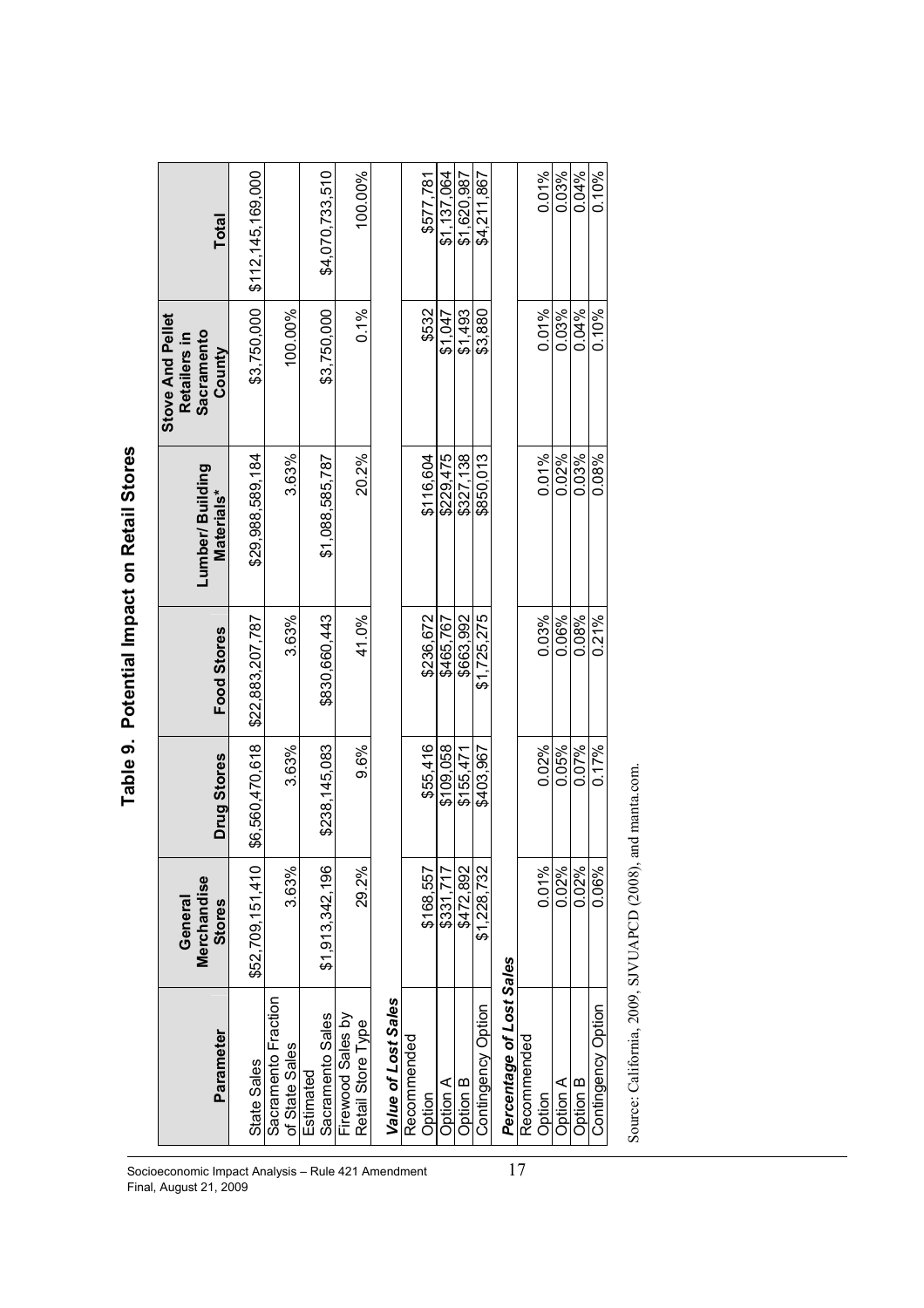ERG further examined the potential impact on wood stove and pellet dealers in Sacramento. The estimated losses in pellet sales (rather than all revenues) are less than one-half of one percent (<0.05 percent) for the Recommended Option, less than 1.25 percent for Options A and B, and approximately 3.2 percent for the Contingency Option. Job losses are not anticipated with these small changes in revenue.

#### **3.2.3 Manufactured Log Companies**

There are no manufactured log companies within Sacramento County but Duraflame is headquartered in nearby Stockton, CA. Annual revenues for Duraflame are available through Dun & Bradstreet's *Million Dollar Directory*. ERG examined the impacts under the **worst-case** assumption that Duraflame bore the **entire loss of value** from manufactured logs (i.e., no impacts to Enviro-Log, Landmann USA, and Jarden Corporation). The estimated losses represent:

- 0.5 percent of total revenues or less for the Recommended Option
- 0.8 percent of total revenues or less for Option A,
- 1.8 percent of total revenues or less for Option B, and
- 3.8 percent of total revenues or less for the Contingency Option.

The associated potential loss in employment would be 1.2, 2.1, 4.4, or 9.4 jobs under the Recommended Option, Option A, Option B, and the Contingency Option, respectively. The actual loss in revenues or employment would be much less than shown above, and would be prorated by the proportion of Duraflame's revenues represented by sales in Sacramento County, compared to the other manufacturers.

#### **3.2.4 Pellet Manufacturers and Retailers**

ERG did not identify any pellet manufacturers within Sacramento County. (See Section 3.2.2 for impacts of lost sales to wood stove and pellet retailers in Sacramento County.)

#### **4.0 CONSUMERS**

#### **4.1 No Cost Increase Scenario**

The economic impact analysis for the consumers is illustrated in the logic flowchart in Figure 2. In this scenario, the suppliers are assumed to be unable to raise prices. Wood and other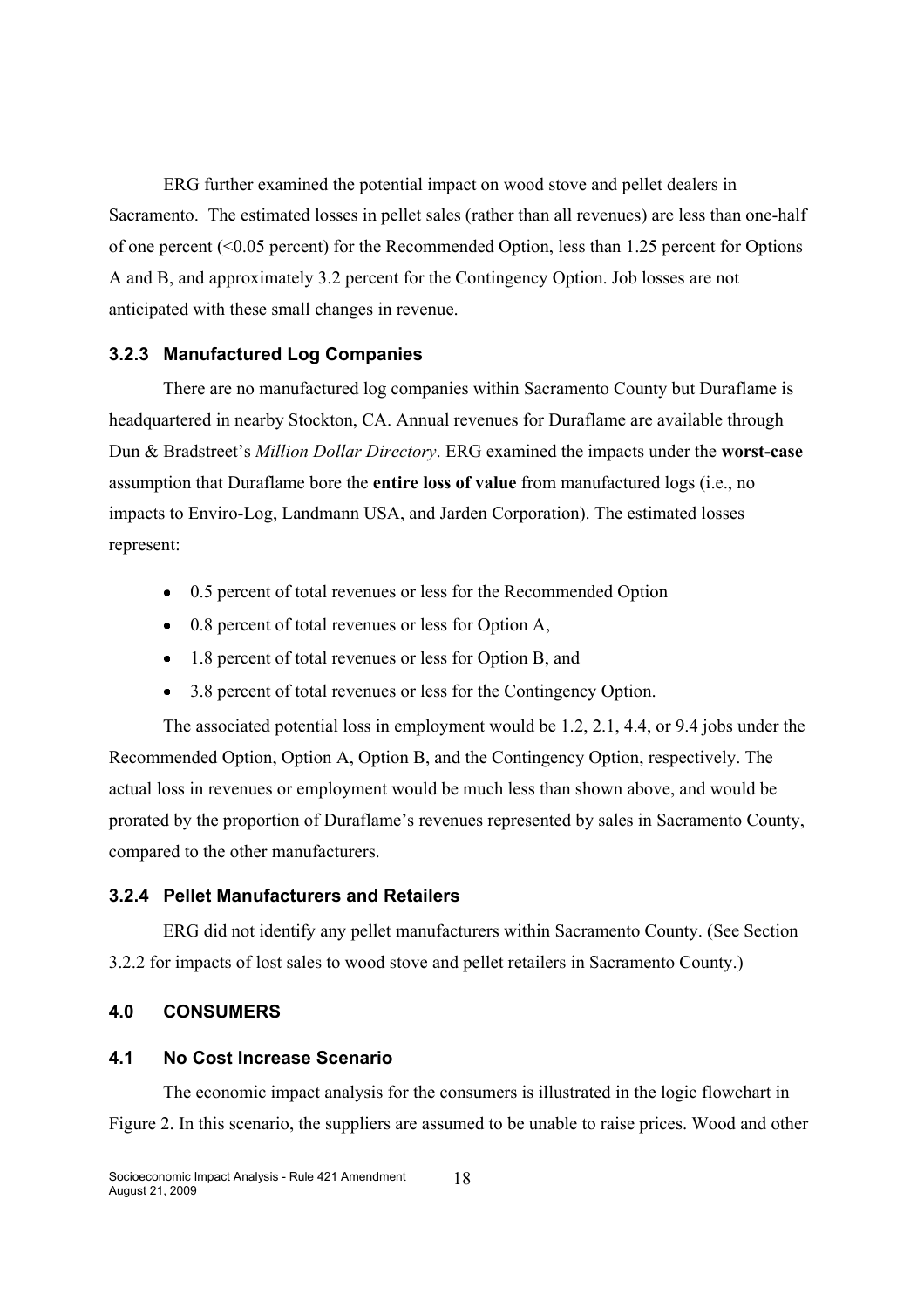solid fuels might be burned for two reasons: ambience (which is discretionary), and heat (which is not discretionary).



**Figure 2. Consumers of Wood and Other Solid Fuel: No Cost Increase Scenario**

#### **4.1.1 Residents**

If residents burn wood or other solid fuels only for ambience, then they would realize a cost savings due to reduced wood use.

If residents burn wood or other fuels for heat, SMAQMD has structured the regulation to mitigate economic impacts, particularly the impacts on low-income residents. For these residents, impacts differ based on whether or not they have an alternate source of heat.<sup>4</sup> Residents with no alternate source of heat are exempt from Rule 421. Low-income residents may qualify for an exemption based on economic hardship.

<sup>&</sup>lt;sup>4</sup> A telephone survey conducted in April 2009 for SMAQMD found no respondents that indicated wood burning as their sole source of heat (SMAQMD, 2009). Although uncommon, there may be rare cases where burning wood or other solid fuel would be the only heat source.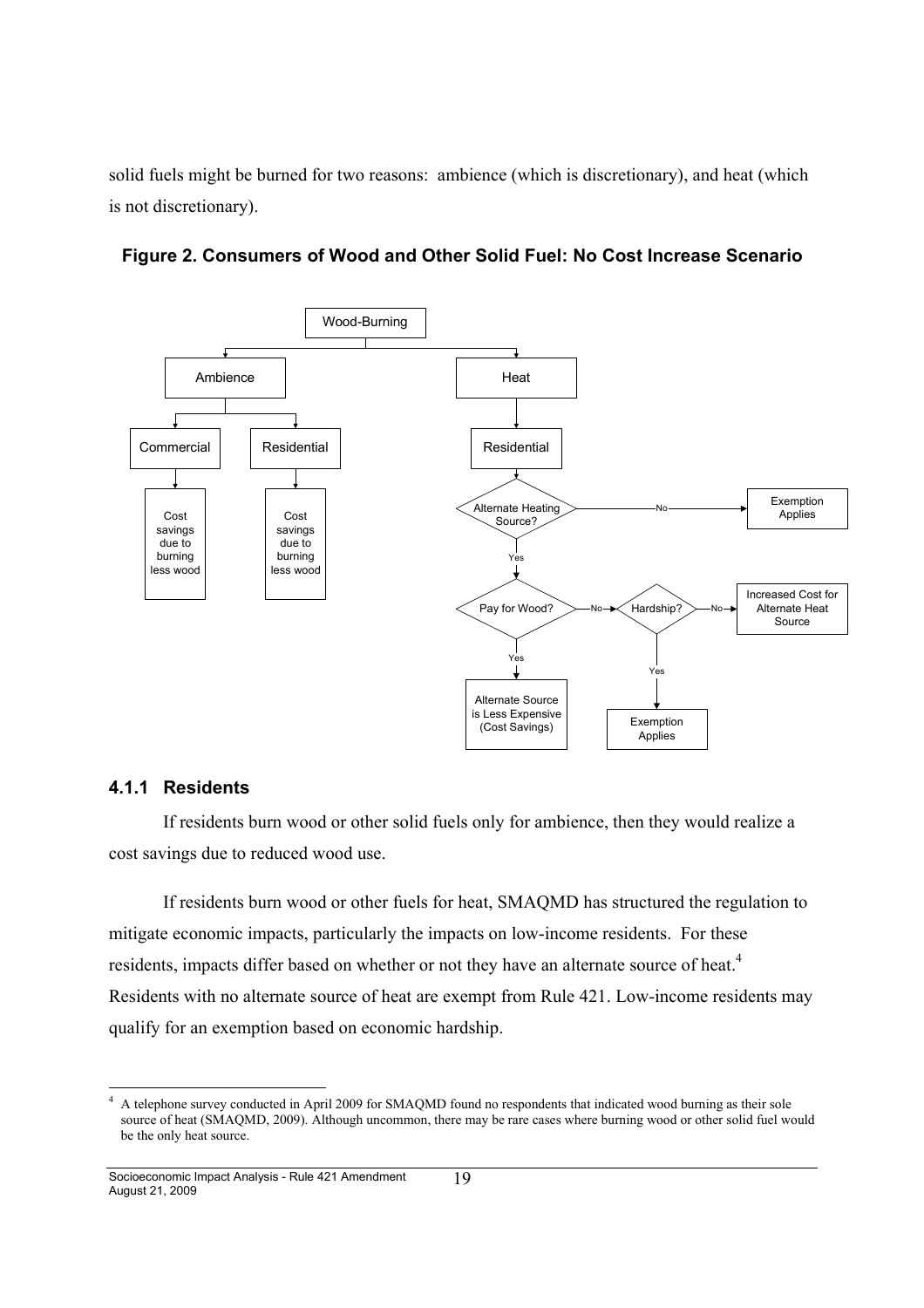For consumers with alternate heat sources, the potential impacts differ according to the following scenarios:

- Pay for wood, wood used for central heating
- Pay for wood, wood used for zonal heating
- Do not pay for wood

SMAQMD (2009) examined the relative costs of heating by fireplace, certified wood stove, electricity, and natural gas and found that heating with wood was the most expensive. For consumers that pay for wood and use it to heat the entire living space ("central heating"), these consumers will realize cost savings due to switching to a lower cost source of heat.

Wood can be used to heat a room while leaving other rooms unheated ("zonal heating"). Consumers that fall into this scenario might see an increase in costs due to the change from heating one room with wood to heating all rooms by central heating. ERG could not locate data to quantify these relative costs and thus could not quantify the potential impacts for this scenario. In this scenario, if the consumer incurs a financial hardship, the exemption would apply.

If, however, the consumers did not pay for wood, they would incur the costs of the alternative heat source for the additional no-burn days. The average cost of heating a home for 30 days is \$153 for electricity and \$88 for natural gas. The average per-day costs to heat a home are \$5.10 and \$2.93 for electricity and natural gas respectively (SMAQMD, 2009). The incremental numbers of no-burn days for which the consumers would have to pay for heat by Option are:

- Recommended Option: 5 additional no-burn days for a cost between \$15 to \$25
- Option A: 8 additional no-burn days for a cost between \$23 to \$41
- Option B: 21 additional no-burn days for a cost between \$62 to \$107
- Contingency Option: 41 additional no-burn days for a cost between \$120 to \$209

In 2007, the median household income for Sacramento County was \$56,283 (Census, 2009b). The increased costs do not exceed 0.05 percent of household income for the Recommended Option, 0.07 percent for Option A, 0.19 percent for Option B, or 0.37 percent for the Contingency Option regardless of whether the household heats with electricity or natural gas.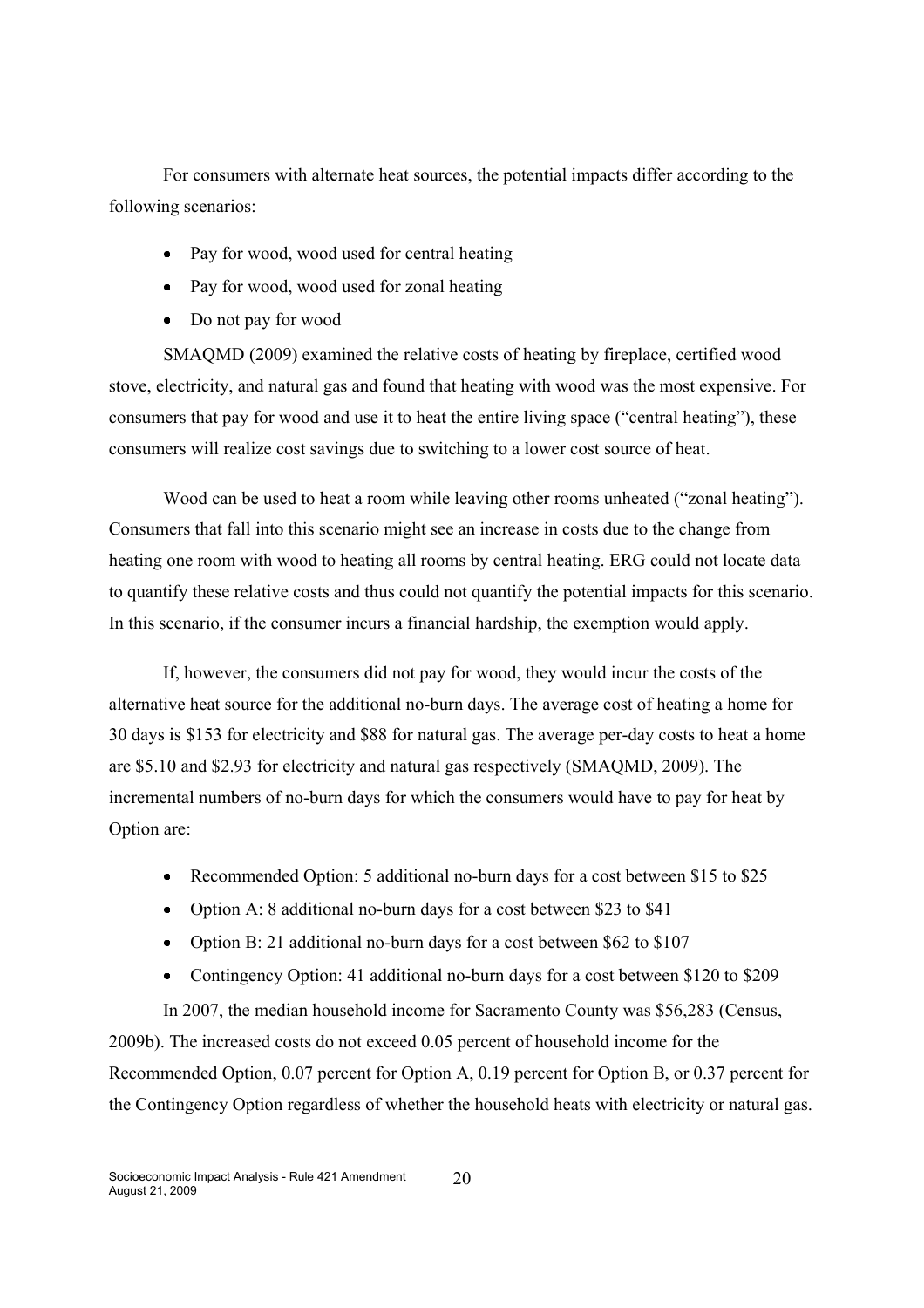The typical household would not be disproportionately impacted by the cost for using an alternative source of heat. If this is not the case, however, the resident can apply for an exemption based on economic hardship.

#### **4.2 Price Increase Scenario**

In this scenario, fuel suppliers are able to raise prices to maintain their income while selling less wood and other solid fuels, and consumers would bear the increased costs. Table 8 indicates that lost value to wood dealers is about:

- 4.6 percent of revenues for the Recommended Option
- 8.7 percent of revenues for Option A
- 14.0 percent of revenues for Option B
- 34.1 percent of revenues for the Contingency Option

Assuming that wood sales comprise the sole source of income, as is likely for independent primary wood dealers, the companies could maintain their income with price increases of 4.6 percent for the Recommended Option, 8.7 percent under Option, 14 percent under Option B, and 34 percent under the Contingency Option. Given the findings in Sections 3.2.2, retailer prices for manufactured logs and pellets are unlikely to increase by more than a negligible amount.

#### **4.2.1 Industries and Businesses**

As shown in Figure 2, industries and businesses such as restaurants and hotel lobbies might burn wood and other solid fuels for ambience. Thus, burning is discretionary for these commercial entities. If no cost increase occurs, industries and businesses might see a cost savings due to reduced fuel use. If a cost increase occurs, we anticipate that each location would evaluate the price increase with respect to the (typically non-monetized) benefit of "ambience" or increased prices to consumers, and would decide whether to pay the higher prices or reduce the amount burned. ERG anticipates no employment losses as a result of increased prices for a discretionary business practice.

#### **4.2.2 Residents**

Houck (2003) surveyed wood burning pattern for households in the Sacramento area. He found that households with fireplaces burned an average of 0.92 cords per season while those with stoves burned an average of 1.5 cords per season. ERG calculated the amount a household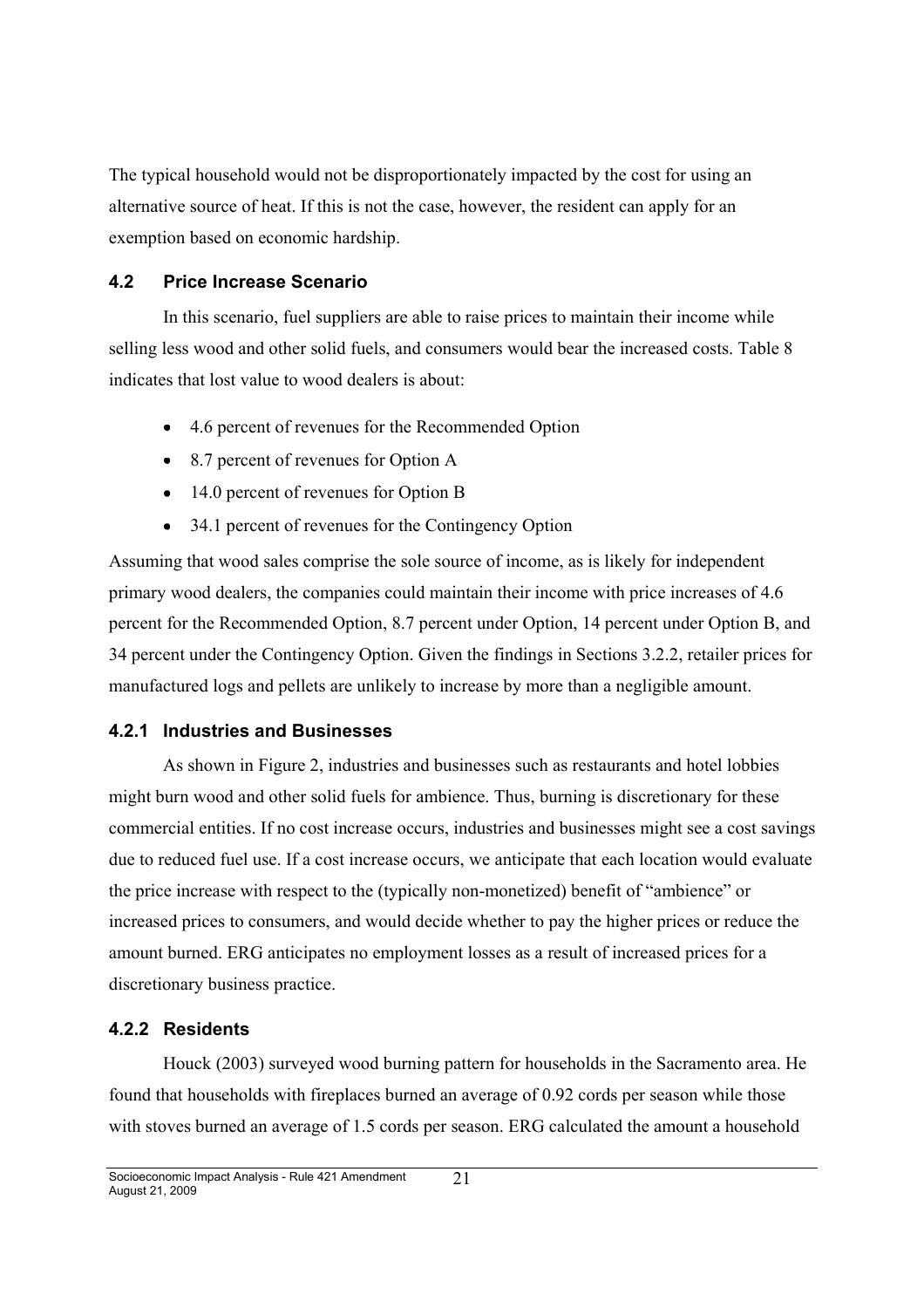spent on wood, recalculated the amount spent after small independent wood dealers increased their prices to maintain income levels under the new regulation, and then calculated the increased cost to the consumer.

The calculations are shown in Table 10. The price increases range from \$11/season to \$138/season depending on the option and whether the household used a fireplace or stove. ERG compared the cost increases to Sacramento County 2007 median household income (\$56,283; Census, 2009b). The cost increases do not exceed one-quarter of one percent of median household income.

#### **Table 10. Increased Costs as a Percentage of Median Household Income for Households that Burn Wood**

|                                      |                  | <b>Households that Burn Wood</b> |
|--------------------------------------|------------------|----------------------------------|
| <b>Parameter</b>                     | <b>Fireplace</b> | <b>Stove</b>                     |
| Amount burned per season (cords)     | 0.92             | 1.5                              |
| Price (\$/cord)                      | \$269            | \$269                            |
| Cost per Season                      | \$247            | \$404                            |
| <b>Estimated Price Increase</b>      |                  |                                  |
| <b>Recommended Option</b>            | 4.6%             | 4.6%                             |
| Option A                             | 8.7%             | 8.7%                             |
| Option B                             | 14.0%            | 14.0%                            |
| <b>Contingency Option</b>            | 34.1%            | 34.1%                            |
| <b>New Cost Per Season</b>           |                  |                                  |
| Recommended Option                   | \$259            | \$422                            |
| Option A                             | \$269            | \$439                            |
| Option B                             | \$282            | \$460                            |
| <b>Contingency Option</b>            | \$332            | \$541                            |
| <b>Incremental Cost</b>              |                  |                                  |
| <b>Recommended Option</b>            | \$11             | \$18                             |
| Option A                             | \$22             | \$35                             |
| Option B                             | \$35             | \$56                             |
| <b>Contingency Option</b>            | \$84             | \$138                            |
| <b>Percent of 2007 Median Income</b> |                  |                                  |
| <b>Recommended Option</b>            | 0.02%            | 0.03%                            |
| Option A                             | 0.04%            | 0.06%                            |
| Option B                             | 0.06%            | 0.10%                            |
| <b>Contingency Option</b>            | 0.15%            | 0.24%                            |

#### **5.0 CONCLUSIONS**

ERG evaluated four options under two different economic scenarios (price increase or no

price increase) and used worst case analyses to avoid the potential to underestimate costs.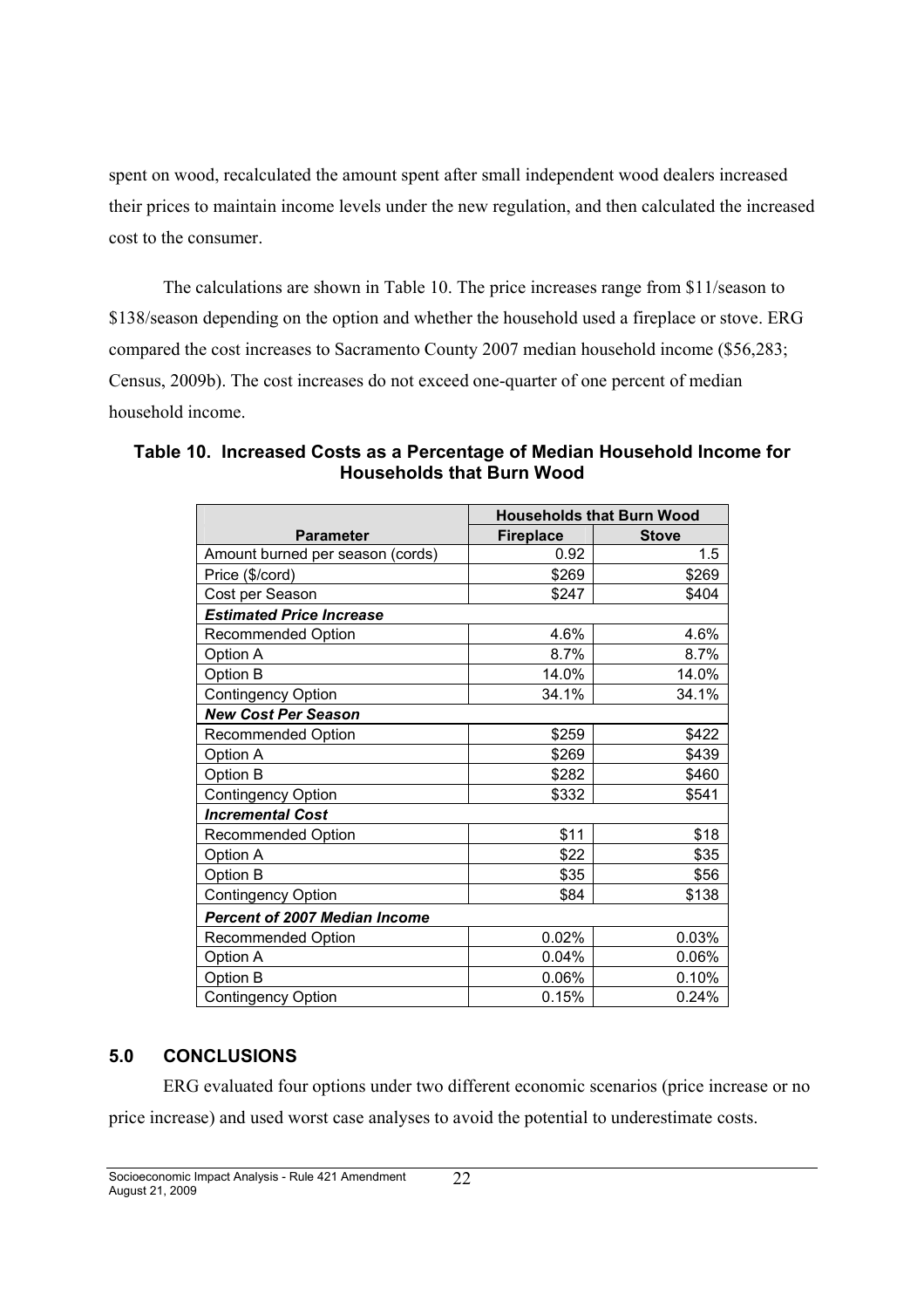For residential consumers of wood and other solid fuels, SMAQMD has mitigated impacts on low income populations through a hardship exemption. If suppliers raise prices to maintain revenues when sales volumes decline, the estimated price increased are less than one-quarter of one percent (<0.25 percent) of the 2007 median household income for Sacramento County.

For commercial consumers of wood and other solid fuels (e.g. restaurants and lodgings), burning is discretionary. If suppliers raise prices, each business is anticipated to weigh the increased price against the perceived benefit to the business's ambience to determine whether or not to pay the increased prices. No employment losses are anticipated in this sector as a result of the rule.

Impacts to wood and solid fuel suppliers are summarized in Table 11. If the suppliers are able to raise prices to compensate for lower sales volumes, there are no impacts under any of the options. If suppliers are unable to raise prices, then small impacts might occur.

| <b>Scenario and</b>                 |                           | Independent         | <b>Manufactured</b>  | <b>Retail</b> | <b>Wood Stove and</b>  |
|-------------------------------------|---------------------------|---------------------|----------------------|---------------|------------------------|
| <b>Potential Impact</b>             | <b>Option</b>             | <b>Wood Dealers</b> | <b>Log Producers</b> | <b>Stores</b> | <b>Pellet Retailer</b> |
| <b>Price Increase</b>               |                           |                     |                      |               |                        |
| <b>Potential Loss in Revenues</b>   |                           |                     |                      |               |                        |
|                                     | Recommended Option        | 0%                  | 0%                   | 0%            | 0%                     |
|                                     | Option A                  | 0%                  | 0%                   | 0%            | 0%                     |
|                                     | Option B                  | 0%                  | 0%                   | 0%            | 0%                     |
|                                     | <b>Contingency Option</b> | 0%                  | 0%                   | 0%            | 0%                     |
| <b>Potential Loss in Employment</b> |                           |                     |                      |               |                        |
|                                     | Recommended Option        | 0                   | 0                    | 0             | 0                      |
|                                     | Option A                  | 0                   | 0                    | 0             | 0                      |
|                                     | Option B                  | 0                   | 0                    | 0             | $\mathbf 0$            |
|                                     | <b>Contingency Option</b> | 0                   | 0                    | 0             | $\mathbf 0$            |
| <b>No Price Increase</b>            |                           |                     |                      |               |                        |
| Potential Loss in Revenues          |                           |                     |                      |               |                        |
|                                     | Recommended Option        | 4.6%                | 0.5%                 | 0.01%         | 0.01%                  |
|                                     | Option A                  | 8.7%                | 0.8%                 | 0.03%         | 0.03%                  |
|                                     | Option B                  | 14.0%               | 1.8%                 | 0.04%         | 0.04%                  |
|                                     | <b>Contingency Option</b> | 34.1%               | 3.8%                 | 0.10%         | 0.10%                  |
| Potential Loss in Employment        |                           |                     |                      |               |                        |
|                                     | Recommended Option        | 2.8                 | 1.2                  | 0             | $\Omega$               |
|                                     | Option A                  | $\overline{5.3}$    | 2.1                  | 0             | 0                      |
|                                     | Option B                  | 8.5                 | 4.4                  | 0             | 0                      |
|                                     | <b>Contingency Option</b> | 20.6                | 9.4                  | 0             | 0                      |

**Table 11. Summary of Impacts on Wood Suppliers**

Impacts on retailers are negligible.